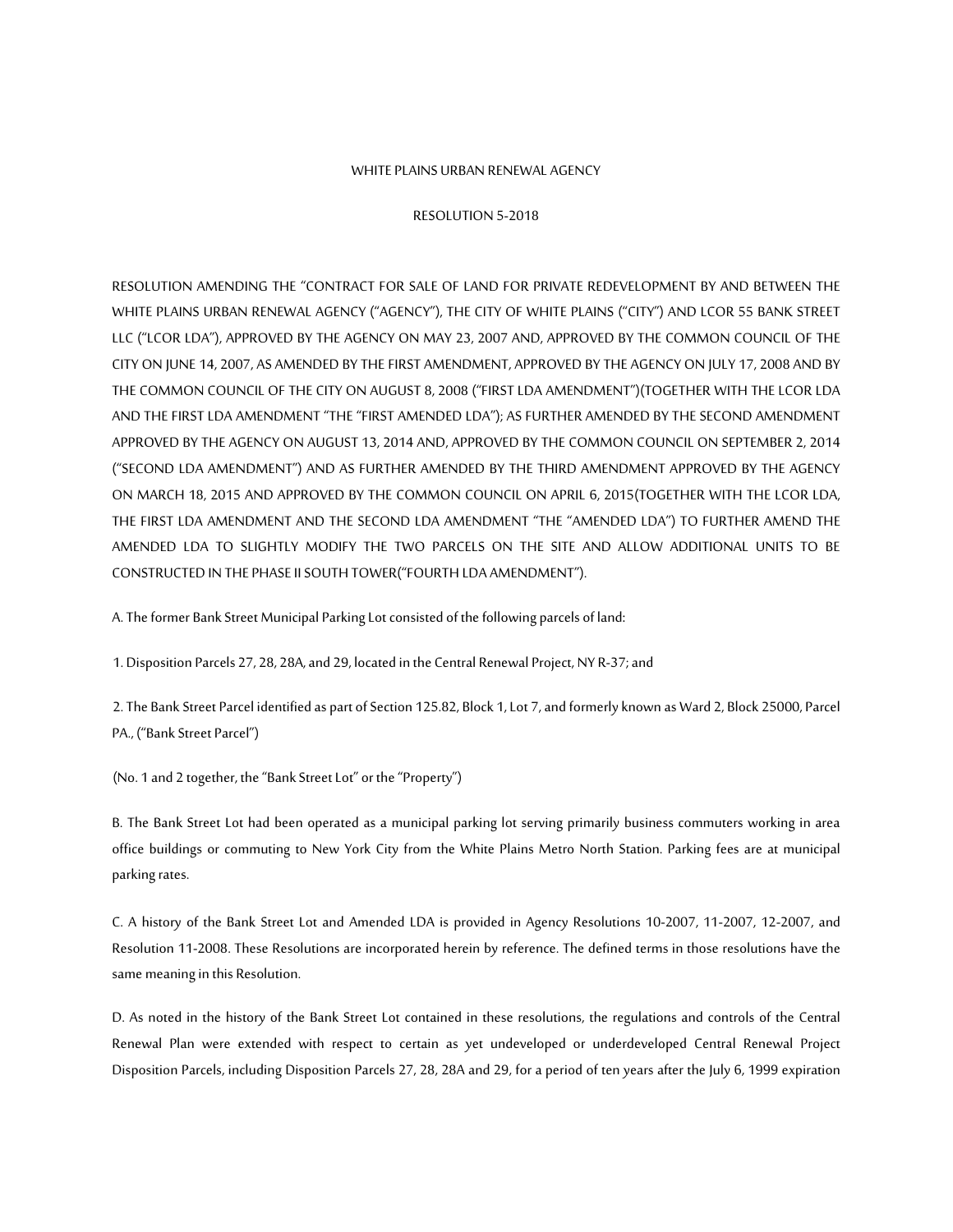of the Central Renewal Plan. By Agency Resolution 6-2009, adopted April 1, 2009, the Central Renewal Plan was further amended for a period of ten years after the July 6, 2009 expiration.

E. The purpose of an urban renewal agency is to carry out a program of urban renewal pursuant to an adopted urban renewal plan, which plan, as defined in General Municipal Law Section 502.7 "shall conform to the comprehensive community plan for the development of the municipality as whole and which shall be consistent with local objectives." As noted in Agency Resolutions 11-2007, 12-2007, and 20-2007,and 11-2008, the 1997 Comprehensive Plan and 2006 Comprehensive Plan Update state the following strategies for the downtown, and the area in which the Bank Street Lot is located:

#### 1997 Plan Strategies:

\* Promote development site(s) near the railroad station as prime location(s) for future development of primary office space or mixed use, where uses such as residential/office/retail/entertainment would interact with and take advantage of the railroad and other mass transportation facilities.

\* Expand parking opportunities that serve railroad commuters, adjacent to and accessible to the railroad and TransCenter using funding from either Metro-North or public-private partnerships.

\* The addition of mixed retail/residential or office/residential uses in the Core Area requires an innovative strategy that would include zoning incentives, conversions, and the adaptive reuse of obsolete non-residential structures.

\* The development of the major remaining sites within the Core Area needs to be assessed in terms of providing a diversity of uses to ensure vitality and maximize the efficient use of available resources such as the area's excellent public transportation access.

\* Pedestrian traffic should continue to be a consideration in the review of all development plans. The advanced technology of the City's Traffic Department should be continually assessed and upgraded if necessary to continue to be used to facilitate the development of such plans.

\* The pedestrian experience should be enhanced by enlivening blank walls along the facade of Galleria, along Hamilton Avenue, and other locations where large buildings provide little visual interest. This is especially important along major pedestrian thoroughfares such as the streets that lead from the TransCenter to the downtown.

#### 2006 Update Strategies:

\* Provide necessary financial incentives, zoning and regulatory changes, as may be appropriate, to encourage the construction of additional multi-family housingin downtown White Plains serving a variety of income groups for both rental and ownership and focusing on the needs of young professionals, seniors and others who would benefit from proximity to restaurants, shops, employment opportunities, cultural facilities and transportation. (1997 Comprehensive Plan)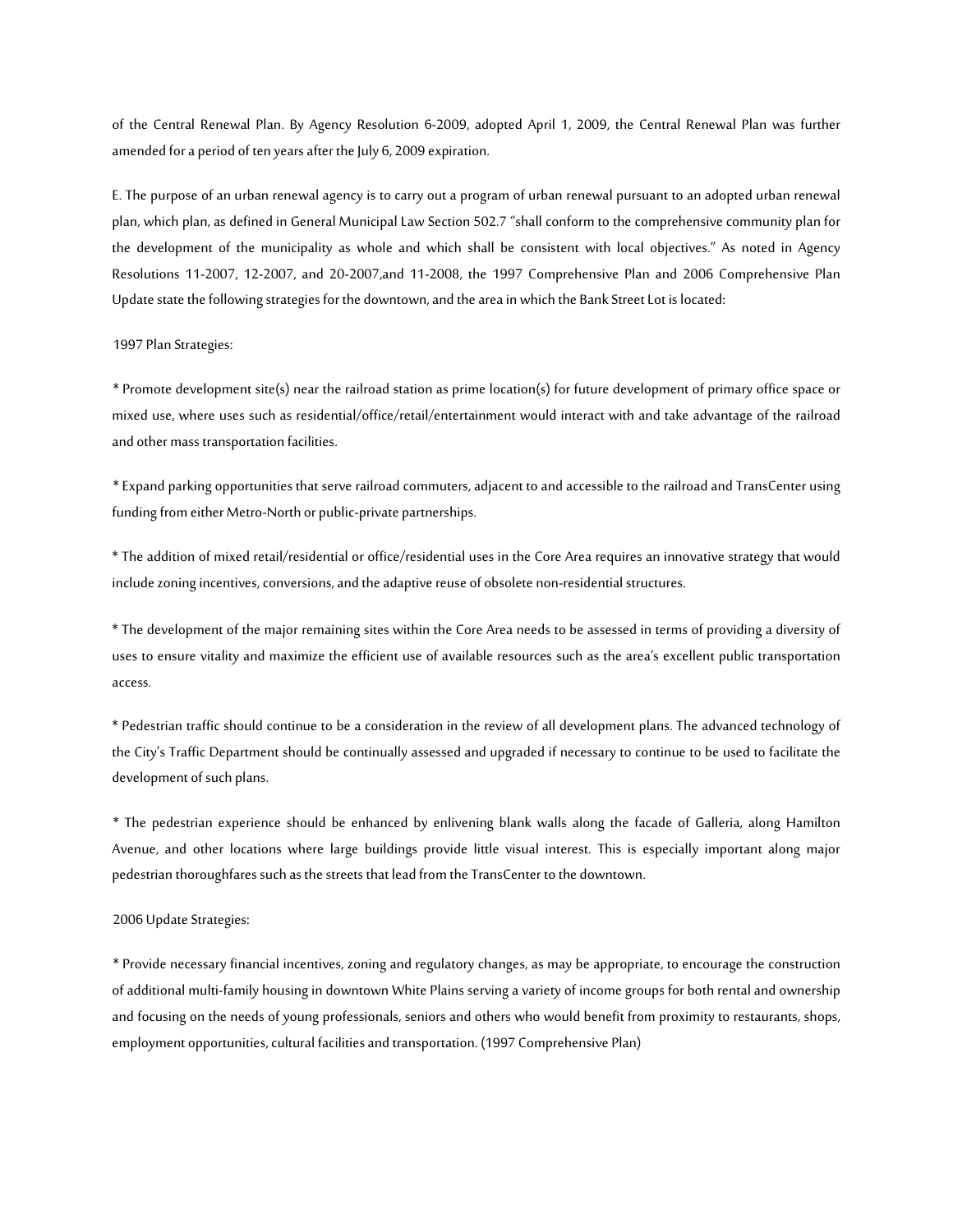\* Affordable housing should be developed for a broader range of incomes, and the term "affordable" should be replaced with the same terms used by the City for income groups shown above (referring to HUD established income categories). These income groups are defined by percentages of median income, which is a known number. These incomes should be adjusted annually according to U.S. Department of Housing and Urban Development issued incomes.

\* The goal should be to provide housing that is affordable to families at median income and below, with a diversity of income groups represented. The City should make every effort to maximize the number of units to help the greatest number of families, and, to the maximum extent practicable, construct affordable housing in or in proximity to the buildings generating the requirement for the affordable units.

\* The required percentage of affordable units in new multi-family projects is not identified by this Plan because market forces might change the acceptable number in the future. However, under current market conditions in the Core Area, the City should seek to increase that percentage, as supported by market conditions.

F. Consistent with the affordable housing strategies of the 2006 Comprehensive Plan Update, the LCOR LDA and the Amended LDA provide for LCOR to acquire the Bank Street Lot and develop a mixed use, mixed income project which would include up to 20% of the units affordable to families between 60% and 100% of median income, with incomes averaging no greater than 80% of median income.

G. Resolution 20-2007, which is incorporated herein by reference, provides a detailed description of the designation of LCOR by the Agency and Common Council, as qualified and eligible sponsor for the redevelopment of the Bank Street Lot and of the approval of the "Contract for Sale of Land for Private Redevelopment by and among the White Plains Urban Renewal Agency, City of White Plains and LCOR 55 Bank Street LLC," the LCOR LDA, on May 23, 2007.

H. Pursuant to Section 507( c ) and (d) of the General Municipal Law, "A Notice of Availability for Public Examination" of the identity of LCOR, a description of the proposed disposition, disposition price and summary of the LCOR LDA was published in the official newspaper of the City of White Plains

I. On June 4, 2007, the Common Council held a public hearing on the LCOR LDA approved by the Agency and, itself, approved the LCOR LDA on June 14, 2007.

J. On June 28, 2007, the Agency and the City conveyed the Bank Street Lot to LCOR 55 Bank Street LLC.

K. The LCOR LDA, at Section 101(b), provided for the method of payment of the purchase price of Twenty-One Million Five Hundred Thousand dollars (\$21,500,000.00) with a cash price of Fifteen Million Five Hundred Thousand \$15,500,000.00) for the Bank Street Lot to be paid by LCOR in specified installment payments.

L. The first installment payment for the Bank Street Lot, in the amount of \$6,000,000, was made by LCOR 55 Bank Street LLC at closing, on June 28, 2007.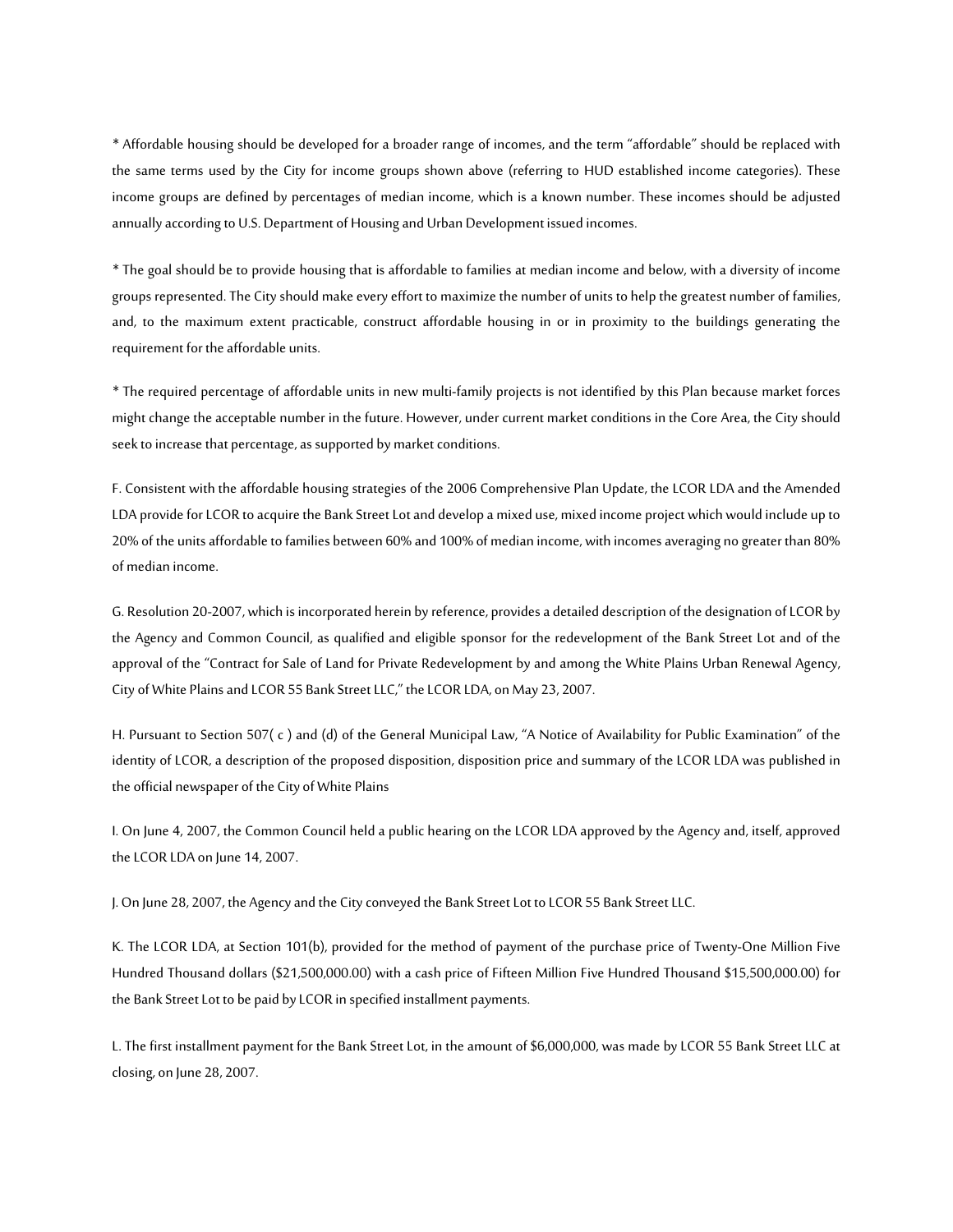M. After LCOR failed to make the second installment payment of \$6,000,000.00 by June 30, 2008, on July 2, 2008, the Common Council and Agency held a special meeting at which LCOR, among other things, presented a series of proposed modifications to the LCOR LDA, which modifications included a modification to the installment payment schedule for the third and fourth installment payments set forth in Section 101(b) of the LCOR LDA, modifications to the Preliminary Plans which are incorporated in the LCOR LDA as Exhibit B, and modifications to the Project construction phasing set forth in the LCOR LDA.

N. Based on Agency staff and outside counsel review and modifications, the Agency adopted Resolution 11-2008 amending the LCOR LDA ("First LDA Amendment). The First LDA Amendment also amended the LCOR LDA Preliminary Plans with the "First LDA Modified Preliminary Plans."

O. Resolution 11-2008 replaced Preliminary Plans listed in Exhibit "B" of the LCOR LDA and dated June 4 and June 5, 2007, with the First LDA Modified Preliminary Plans dated July 14, 2008 which were approved by the Agency and made the following findings regarding such plans:

1. The proposed modifications to the approved Preliminary Plans incorporated in Exhibit "B" of the approved LCOR LDA constitute modifications of a major nature as described in Section 201(g)(ii) of the LCOR LDA.

2. The First LDA Modified Preliminary Plans revised the location and design of the residential, retail, parking and commuter parking elements of the approved Redevelopment, but do not change the essential components of the Redevelopment.

3. The proposed major modifications to the Preliminary Plans were consistent with the urban renewal plans applicable to the Project Area.

4. The proposed major modifications to the Preliminary Plans were consistent with the objectives and strategies of the City's 1997 Comprehensive Plan and 2006 Plan Update, including, particularly, the objective of developing more affordable housing in the Core Area.

5. The proposed major modifications to the Preliminary Plans are consistent with the scope, concept, uses, operations, bulk, massing and appearance of the proposed Redevelopment, demonstrating a positive reduction in overall mass and an increase in usable at-grade open space on the site.

6. Consistent with Section 201(g)(ii) of the approved LCOR LDA, the Agency has given priority to and expedited in every possible way its review of the proposed major modifications.

P. The amendments to the LCOR LDA approved in the First LDA Amendment are detailed in Agency Resolution 11-2008 incorporated herein by reference.

Q. The Agency submitted the First LDA Amendment to the Common Council for review and consideration after a duly noticed public hearing held on August 8, 2008.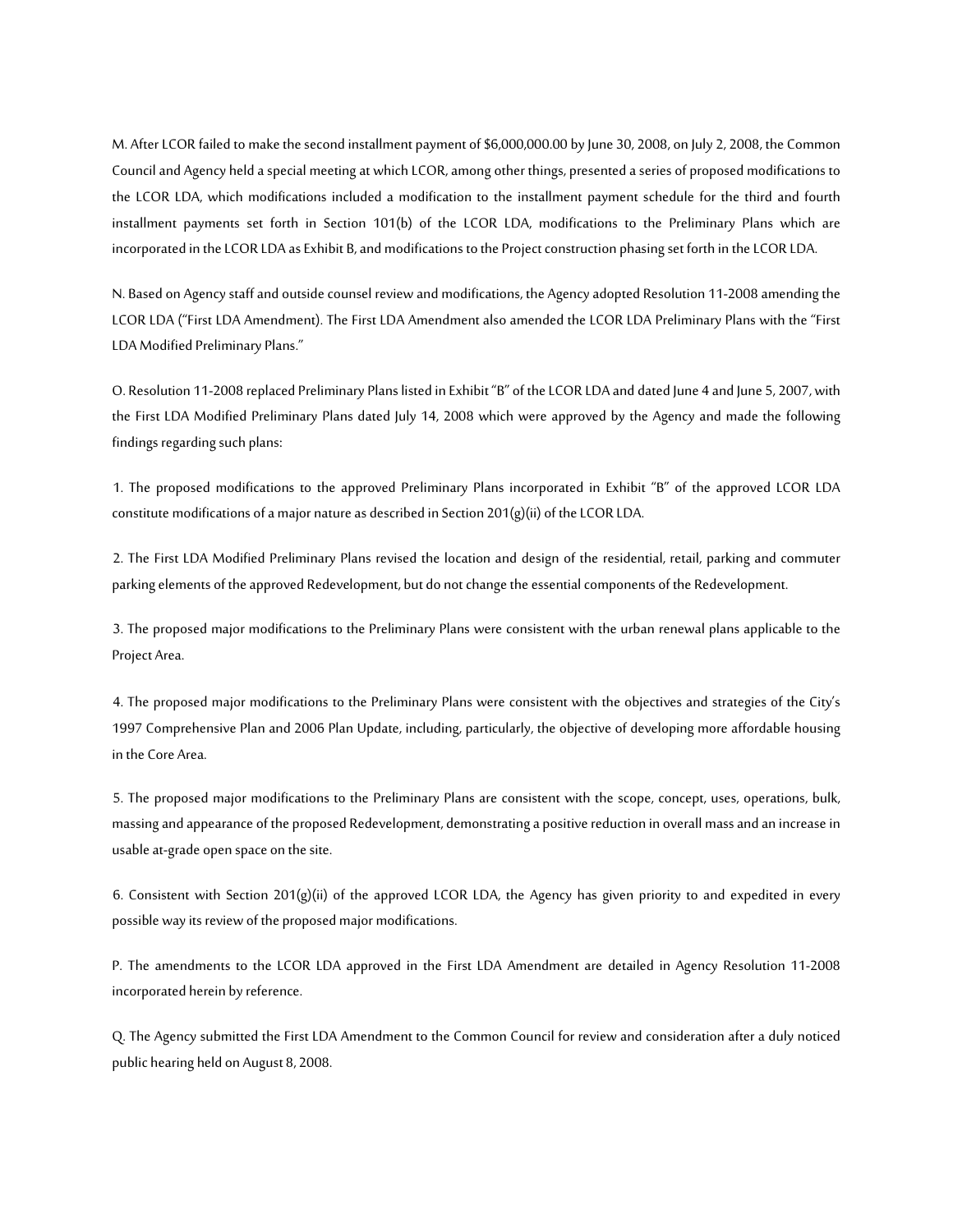R. After the duly noticed public hearing held on August 8, 2008, the Common Council adopted a resolution approving the First LDA Amendment, incorporating the First LDA Modified Preliminary Plans, which was recorded in the Office of the Clerk of the County of Westchester on August 26, 2008, in Control Number 482700428 (the LDA First Amendment and the LDA collectively referred to herein as the "First Amended LDA").

S. On November 2, 2009, the Common Council adopted a resolution granting site plan approval to a revised application for the Redevelopment which included a gross floor area of 537, 669 square feet, with 561 residential units, including 112 affordable units, and 5,941 square feet of retail space.

T. By Resolution 5-2013, adopted on May 30, 2013, the Agency adopted an amendment to the First Amended LDA relating to the time of payment of the third and fourth installment payments and the willingness of LCOR to potentially waive the obligations of the City and the Agency to remediate the Property should LCOR receive Brownfields Cleanup Funds for such remediation from the State of New York. This proposed amendment was referred to the Common Council and subsequently withdrawn on June 3, 2013.

U. Pursuant to the terms of the First Amended LDA, LCOR has made all installment payments due under the First Amended LDA and has, to date, complied with the terms and conditions of the First Amended LDA and neither the Agency nor the City has found LCOR to be in default of the First Amended LDA.

V. By letters submitted to the Agency on July 30, 2014 and August 6, 2014, LCOR requested the Agency and the Common Council to consider certain additional amendments to the First Amended LDA (the "Second LCOR Amendments") and to approve certain modified Preliminary Plans with various revision dates from March 11, 2014 to July 29, 2014, (the "Second LCOR Modified Preliminary Plans").

W. The Second LCOR Amendments and Second LCOR Modified Preliminary Plans were reviewed and modified by Agency staff and Agency Counsel. The modified LCOR Amendments ("Second LDA Amendment") and the modified Second LCOR Modified Preliminary Plans ("Second LDA Modified Preliminary Plans") were approved by the Agency in Resolution 8-2014 adopted on August 13, 2014 and has been recorded in the Office of the Westchester County Clerk.

X. After holding a public hearing upon due notice, the Common Council approved the Second LDA Amendment and granted site plan approval to a revised application for the Redevelopment on September 2, 2014.

Y. Subsequent to said site plan approval, LCOR determined that it needed to subdivide the Property, for the purpose of separately financing the two phases of the Redevelopment, into two parcels; the North Tower parcel consisting of the entire parking facility and the north residential tower and the at grade parking lot as well as most of the infrastructure servicing the two buildings and the South Tower parcel consisting primarily of the space occupied by the south residential towers including a portion of an amenity deck. Said subdivision was approved by the Planning Board of the City of White Plains by resolution on February 10, 2015.

Z. Further, LCOR entered into or will enter into joint venture agreements in connection with the Redevelopment of the Property. LCOR Holdings LLC and the California State Teachers Retirement System ("the LCOR Group"), the current beneficial owners of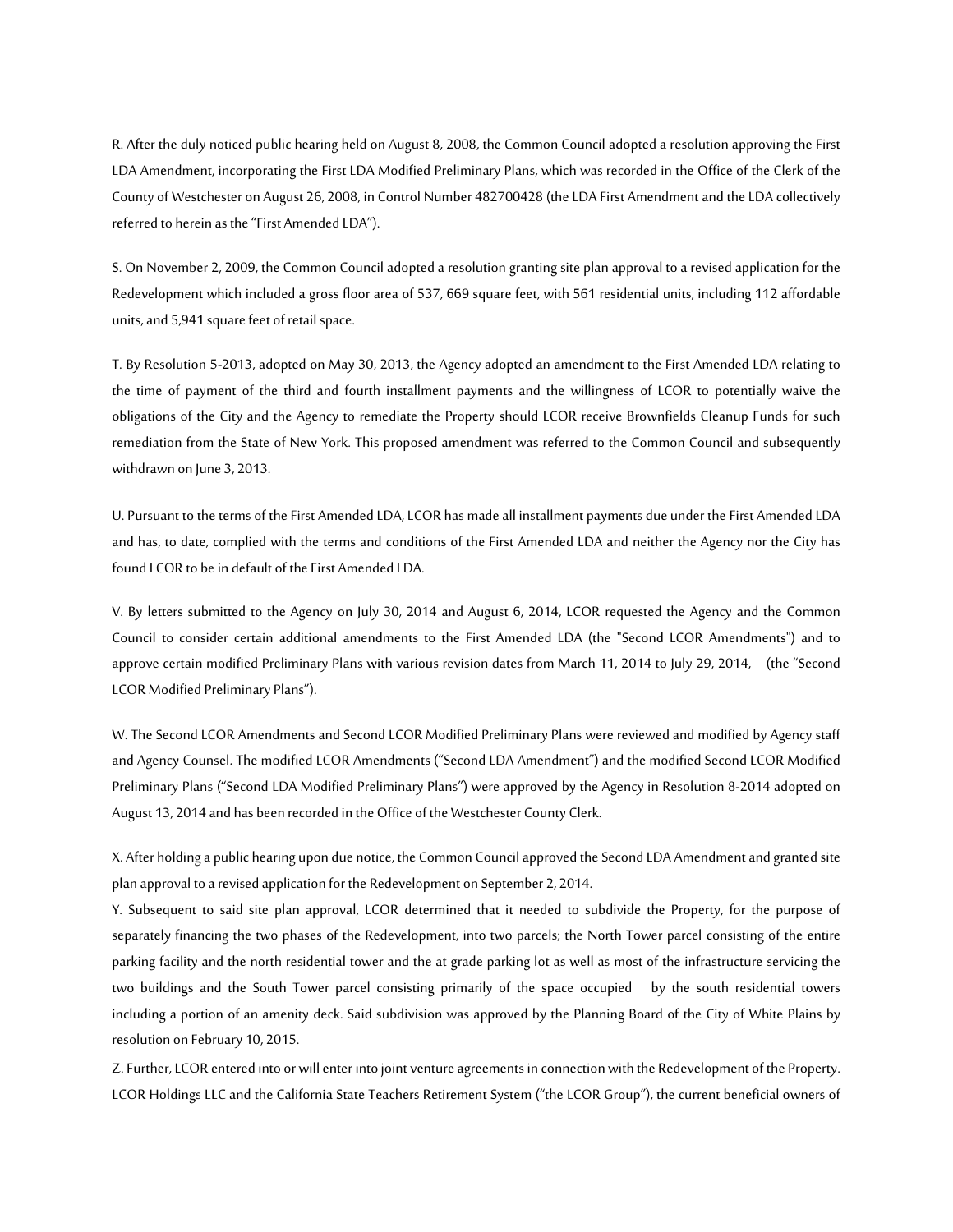the Redeveloper (the California State Teachers Retirement System having succeeded to Lehman Brothers interest in the Redeveloper in 2012 through the bankruptcy court), are to retain a 10% interest in the North Tower Parcel and a 50% interest in the South Tower Parcel. The remaining interests will be held by PRISA LHC LLC and its affiliates (the "PRISA Group") as part of a joint venture agreement with the LCOR Group. LCOR Development Services LLC (part of the LCOR Group) will enter into a development services agreement to be the developer on behalf of the above-referenced owners of the Redevelopment. AA. By letter dated March 5, 2015, LCOR requested the Agency and the Common Council to consider certain amendments to the Amended LDA after discussions with Agency Counsel and staff in order to :

1. Retroactively recognize and confirm that LCOR may subdivide (the "Subdivision") the Premises into two (2) separate and distinct parcels and tax lots, each with their own tax map identification, to facilitate the financing and construction of the Project in two phases which Subdivision has already been approved by the Planning Board by "Resolution adopted February 10, 2015 approving an Application made by LCOR 55 Bank Street, LLC, for Subdivision of the Property known as 55 Bank Street (SBL: 125.82-1-7.1), in accordance with the Requirements of the City Of White Plains Zoning Ordinance, Subdivision Regulations, and State Environmental Quality Review Act." The Subdivision created a so-called North Tower Parcel ("North Tower Parcel") and a so-called South Tower Parcel ("South Tower Parcel");

2. Permit LCOR to transfer and convey the North Tower Parcel to WP North Tower LLC (the "North Tower Owner")and the South Tower Parcel to WP South Tower LLC (the "South Tower Owner"), so that the North Tower Owner will construct Phase I on the North Tower Parcel and the South Tower Owner will construct Phase II on the South Tower Parcel. Phase I and Phase II are more specifically described in the Third Amendment;

3. Permit the North Tower Owner and the South Tower Owner to enjoy the benefits and assume the burdens under the LDA relative to the Phase I portion of the Project and the Phase II portion of the Project, respectively;

4. Have the City and the Agency recognize the separateness of the Phase I Project and the Phase II Project and, accordingly, among other things, agree that after commencement of the Phase I portion of the Project the undertakings related to the Phase II portion of the Project require, within thirty-six (36) months of the closing of the construction financing on Phase I, submission of an application for a Building Permit on the Phase II portion of the Project. The intent is that the obligations of LCOR under the LDA shall be assigned and delegated to the North Tower Owner with respect to the construction by the North Tower Owner of Phase I on the North Tower Parcel and to the South Tower Owner with respect to the construction by the South Tower Owner of Phase II on the South Tower Parcel;

5. Permit such other additional amendments to the LDA as set forth and contemplated under the Third Amendment;

BB. By resolution No. 4-2015 dated March 18, 2015, the Agency approved the Third Amendment to the LDA. After a public hearing, the Common Council approved said amendment on April 6,2015 and said amendment has been filed with the Westchester County Clerk's Office,

CC. By letter dated November 21, 2018, LCOR 55 Bank Street LLC, WP North Tower LLC and WP South Tower LLC (collectively "Redeveloper") requested a Fourth Amendment to the LDA in order to:

1. Amend Phase II, which is the South Tower development, as follows: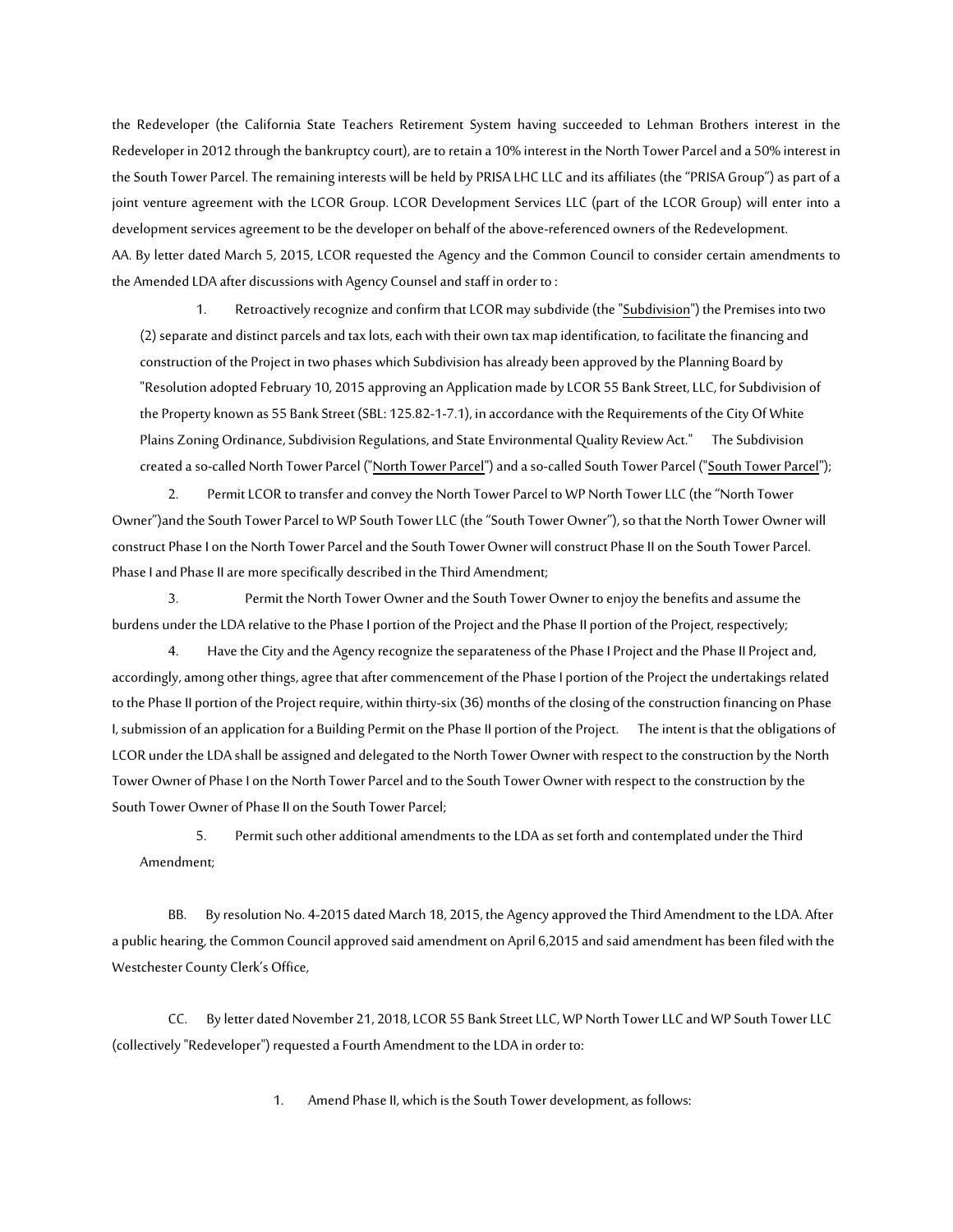a. Increasing the residential rental units from 273 to 309 (218 market-rate rental and 55 Affordable Rental Units, increasing to 246 market-rate and 62 Affordable Rental Units), which yields an increase of 7 Affordable Units);

b. Revising the dimensions of the South Tower building by:

i. Increasing its by height approximately 10 feet, 5 inches (from 178 feet, 4 inches to approximately 189 feet);

ii. Narrowing its depth by approximately 6 feet; and

iii. Extending its length by approximately 18 feet (except for the top floor, which remains the same dimensions as previously approved).

2. Permit amendment to the Subdivision to conform both Parcels to the above-described modifications to Phase II (i.e., the South Tower).

#### NOW, THEREFORE, BE IT RESOLVED THAT

1. Based on its review of the record, analysis of the proposed Fourth LDA Amendment to the Amended LDA, comments and recommendations of Agency and City staff, and the independent review of the proposed Third LDA Amendment, the Agency hereby makes the following findings with respect to the proposed Fourth LDA Amendment:

a. There are no significant modifications to the approved amended site plan or the Preliminary Plans.

b. There is no change to the basic land use types and only a slight change to the overall density of the Redevelopment.

c. The approved site plan remains consistent with the urban renewal plans applicable to the Project Area.

d. The approved site plan remains consistent with the objectives and strategies of the City's 1997 Comprehensive Plan and 2006 Plan Update, including, particularly, the objective of developing more affordable housing in the Core Area.

2. Based on its review of the record, analysis of the proposed Fourth LDA Amendment to the Amended LDA, comments and recommendations of Agency and City staff, and the independent review of the proposed Fourth LDA Amendment, the Agency hereby determines that the increase in the number of units and slight modification of the size of the South Tower will not change the nature of the previously approved project nor its timetable for redevelopment.

3. Based on its review of the record, analysis of the proposed Fourth LDA Amendment to the Amended LDA, comments and recommendations of Agency and City staff, and the independent review of the proposed Fourth LDA Amendment, the Agency hereby determines that the proposed minor amendment of the subdivision to conform the lots to the new proposed South Tower will not change the nature of the previously approved project nor its timetable for redevelopment.

4. Based on its review of the record, analysis of the proposed Third LDA Amendment to the LCOR LDA, comments and recommendations of Agency staff, and the independent review of the proposed amendments by Agency members, the Agency hereby further amends the Amended LDA by approval of the Fourth LDA Amendment attached hereto and made a part hereof as Exhibit A.

5. The Fourth LDA Amendment being described and approved herein, shall be subject to thefollowing actions: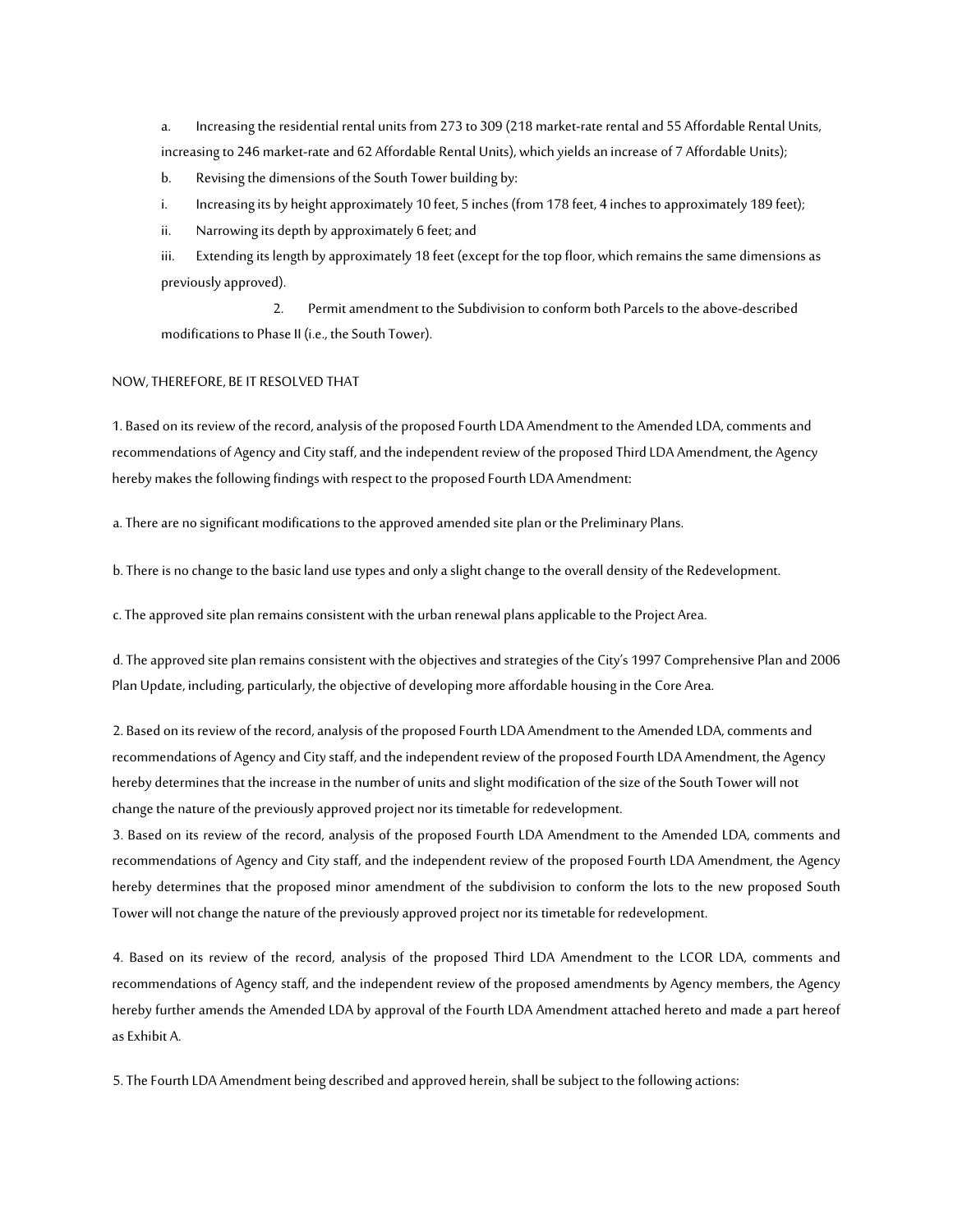a. Publication of a notice in the official newspaper of the City of White Plains of a Notice of Availability for Public Examination of the Fourth LDA Amendment, and notice of public hearing before the Common Council.

b. A duly noticed public hearing before the Common Council of the City of White Plains.

c. Action by the Common Council to affirm its status as Lead Agency for the environmental review of the Redevelopment, and a finding that the Amended LDA as further amended by the Fourth LDA Amendment are consistent with prior environmental findings and will not have a significant adverse impact on the environment.

d. Approval by the Common Council of the Fourth LDA Amendment.

6. To enable the necessary actions to be taken, the Executive Director is hereby authorized and directed, pursuant to Section 507 ( c ) and (d) of the General Municipal Law, to request the Common Council to cause to be published in the official newspaper of the City of White Plains "A Notice of Availability for Public Examination" which notice shall include the notice of the availability for review of the Fourth LDA Amendment.

7. The Executive Director is further authorized and directed to request the Common Council to hold a duly noticed public hearing on the Fourth LDA Amendment not less than ten days after the publication of the notice described in Section 6 herein above.

8. The Corporation Counsel of the City and Counsel to the Agency is hereby authorized to make minor changes and conforming modifications to the Amended LDA, as amended by the Fourth LDA Amendment, which are necessary to conform the Amended LDA to the language and terms of the Fourth LDA Amendment. Such changes or modifications shall be indicated to the Agency and the Common Council in writing.

Dated: November 28, 2018 Adopted: November 28, 2018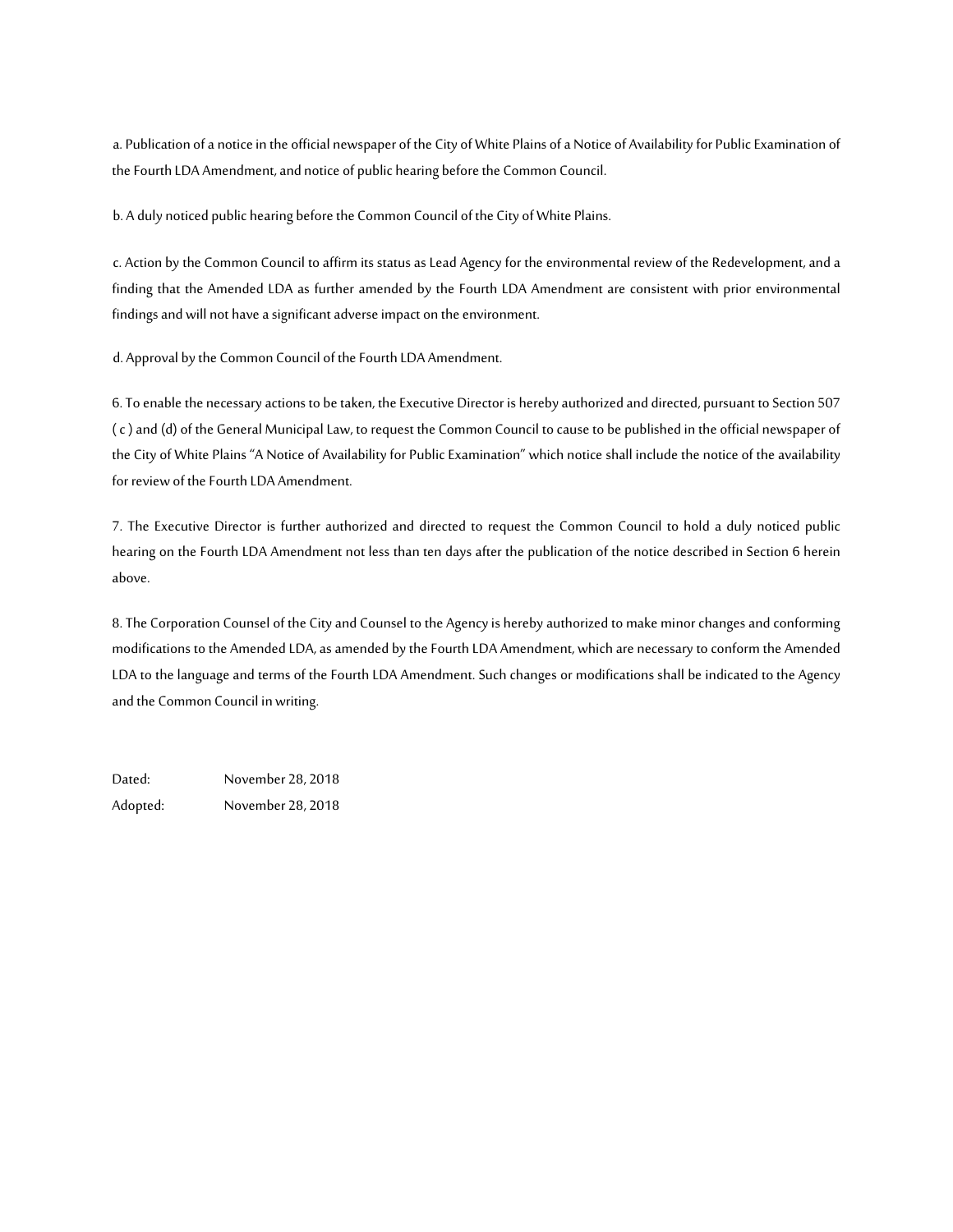#### WHITE PLAINS URBAN RENEWAL AGENCY 70 Church Street, White Plains, New York 10601 (914) 422-1300 Fax: (914) 422-1301

#### **CERTIFIED COPY**

- 1. I am the duly qualified and acting Assistant Secretary of the White Plains Urban Renewal Agency (the "Agency"). I am the custodian of the minutes of the meetings of the Agency and am authorized to execute this certificate.
- 2. Attached hereto is a correct copy of Resolution 05-2018, (the "Resolution"), adopted at a meeting of the Agency held on November 28, 2018, (the "Meeting"), which Resolution is now in full force and effect.
- 3. The Meeting was duly convened and held in accordance with law and the by-laws of the Agency, and proper notice of the Meeting was given. A legal quorum of the Agency was present throughout the Meeting and a legally sufficient number of members of the Agency duly voted for the adoption of the Resolution.
- 4. The authority delegated to the Chairman in the Resolution has not been altered or revoked in any way.
- 5. The seal that appears below is the official seal of the Agency and was duly affixed by me at the time I executed this certificate on November 28, 2018.

Christopher N. Gomez **Executive Director**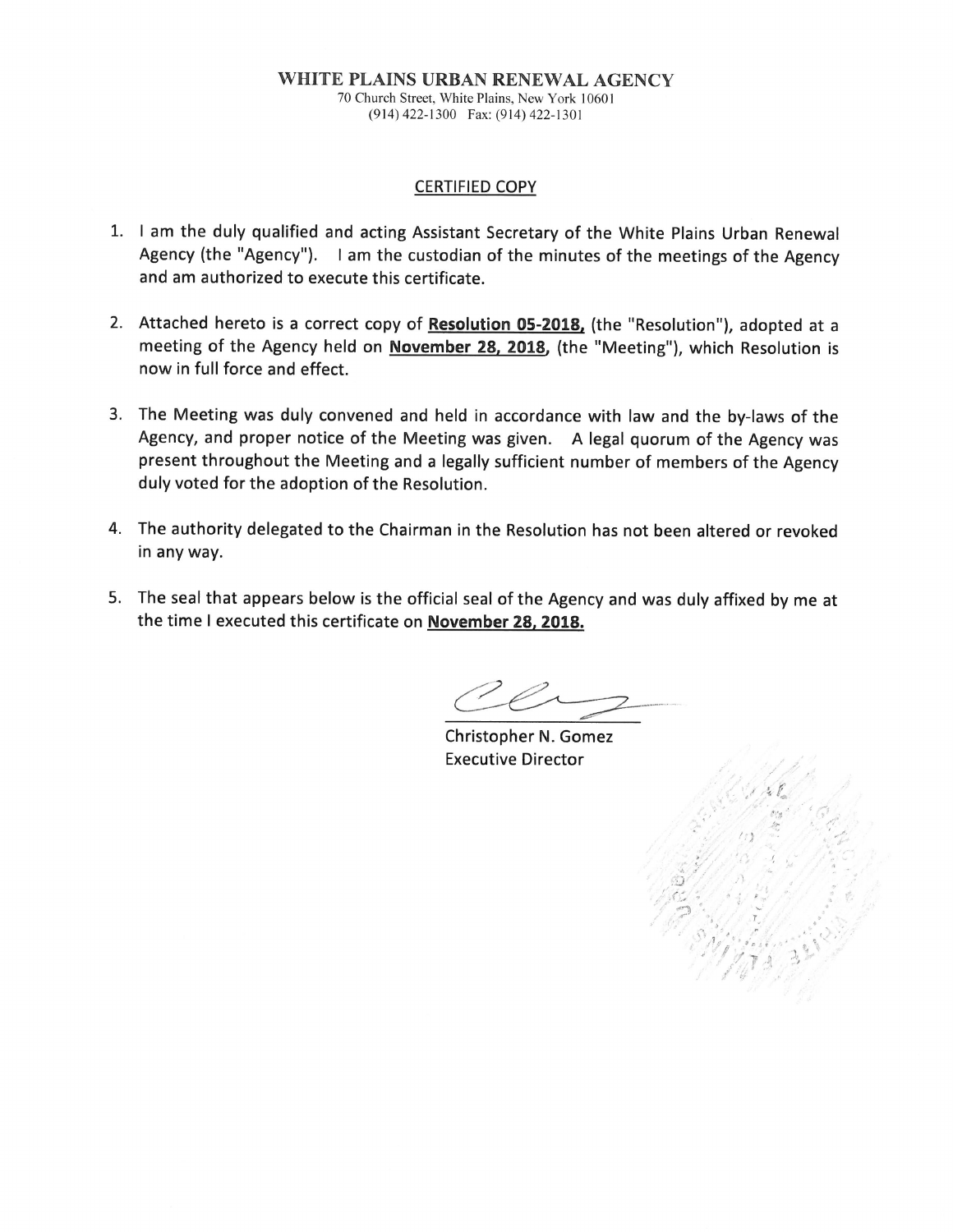#### **FOURTH AMENDMENT TO CONTRACT FOR SALE OF LAND FOR PRIVATE REDEVELOPMENT**

Disposition of Parcels 27, 28, 28A and 29 in the Central Renewal Project, Project No. NY R-37 and

Urban Renewal Parcel 1 in the Bank Street Urban Renewal Project, Project No. WPUR-11

This Fourth Amendment (this "**Fourth Amendment**") made as of the \_\_\_\_\_ day of \_\_\_\_\_\_\_\_\_\_\_\_\_\_\_\_, 201\_\_, between the WHITE PLAINS URBAN RENEWAL AGENCY, a public benefit corporation (which, together with any successor, public body or officer hereafter designated by or pursuant to law, is hereinafter called the "**Agency**"), established pursuant to Articles 15 and 15A of the General Municipal Law of the State of New York and having its offices at 255 Main Street, White Plains, New York 10601, the CITY OF WHITE PLAINS (the "**City**"), a municipal corporation, having its offices at City Hall, 255 Main Street, White Plains, New York 10601, LCOR 55 BANK STREET LLC, a Delaware limited liability company, having an office at c/o LCOR Incorporated, One Penn Plaza, Suite 3310, New York, New York 10119 (the "**Redeveloper**"), WP NORTH TOWER LLC, a Delaware limited liability company, having an office at c/o LCOR Incorporated, One Penn Plaza, Suite 3310, New York, New York 10119 ("**North Tower Owner**") and WP SOUTH TOWER LLC, a Delaware limited liability company, having an office at c/o LCOR Incorporated, One Penn Plaza, Suite 3310, New York, New York 10119 ("**South Tower Owner**").

#### WITNESSETH

WHEREAS, the Agency, the City and the Redeveloper entered into a Contract For Sale of Land for Private Redevelopment, dated June 28, 2007 (referred to herein as the "**Original LDA**"), which Original LDA is attached to that certain deed dated June 28, 2007, which deed was recorded in the Office of the Clerk of the County of Westchester (the "**Clerk's Office**") on July 12, 2007, in Control Number 471920293, in respect of the Urban Renewal Project known as the Central Renewal Project, Project No. NY R-37 and the Bank Street Urban Renewal Project, Project No. WPUR-11 (collectively, the "**Project**");

WHEREAS, the Original LDA has been amended pursuant to that certain First Amendment to Contract For Sale of Land for Private Redevelopment, dated August 19, 2008, by and among the Agency, the City and the Redeveloper, recorded in the Clerk's Office on August 26, 2008, in Control Number 482700428 (the "**First Amendment**") and, further amended by that certain Second Amendment to Contract For Sale of Land for Private Redevelopment, dated September 2, 2014, between the Agency, the City and the Redeveloper, recorded in the Clerk's Office on February 17, 2015, in Control Number 550063385 (the "**Second Amendment**") and, further amended by that certain Third Amendment to Contract For Sale of Land for Private Redevelopment, dated July 25, 2015, by and among the City, the Redeveloper, North Tower Owner and South Tower Owner, recorded in the Clerk's Office on August 24, 2015, in Control Number 550233275 (the "**Third Amendment**"); the Third Amendment, Second Amendment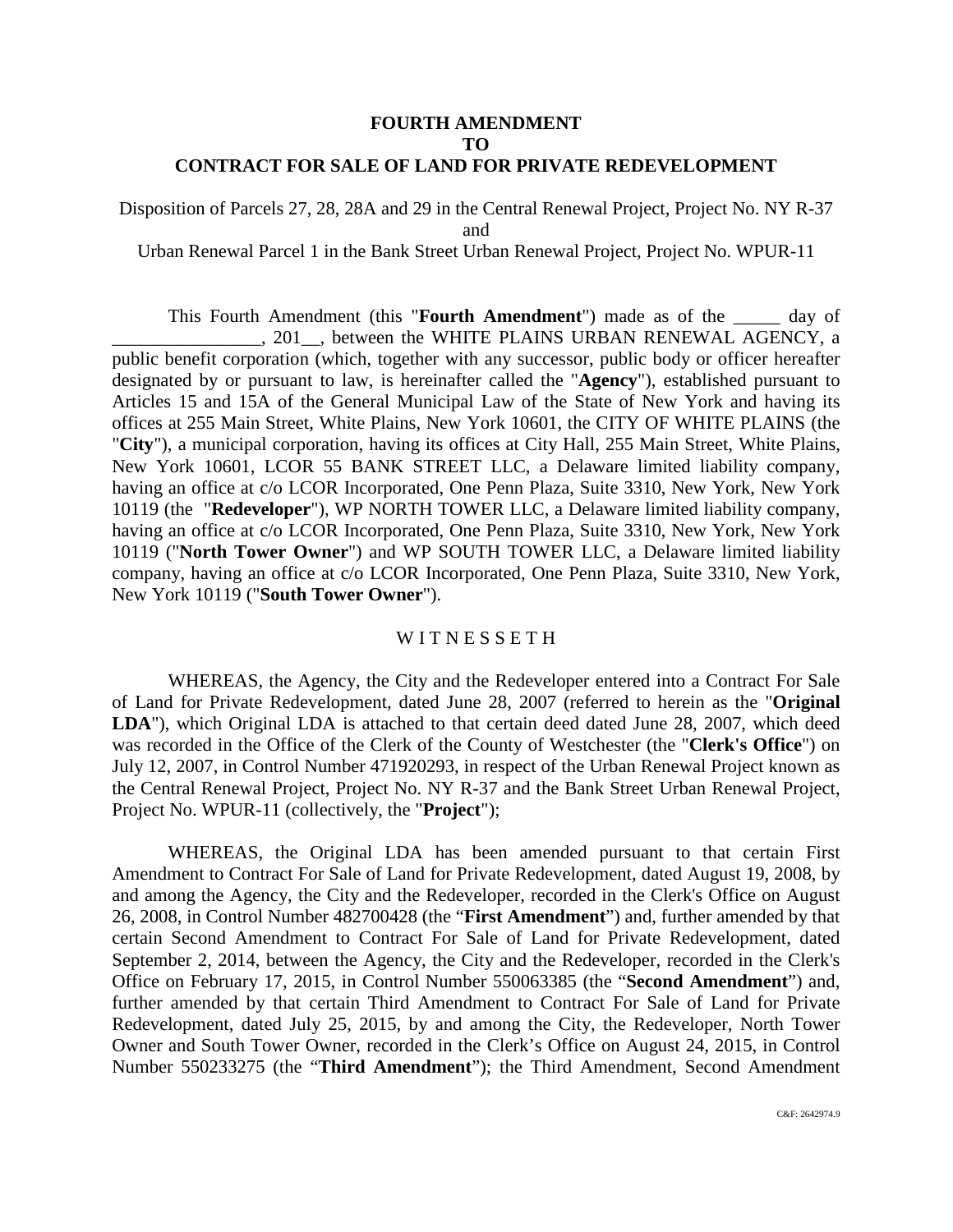and t First Amendment are collectively referred to herein as the "**Amendments**" and the Amendments and the Original LDA are collectively referred to herein as the "**LDA**");

WHEREAS, the Project is located in the area known as the Bank Street Municipal Parking Lot in the City, having a street address of 55 Bank Street, White Plains, New York, and consists of urban renewal parcels 27, 28, 28A, and 29 in Project NY R-37 and Urban Renewal Parcel 1 which is the only parcel in Project WPUR-11, all as more particularly described in Exhibit A, attached hereto and made a part hereof, and is collectively referred to herein as the "**Property**";

WHEREAS, the Agency prepared and approved an Urban Renewal Plan for the Property consisting of the Bank Street Urban Renewal Plan, as amended by the Revised Bank Street Plan Modification No. 1, and the Central Renewal Plan, as amended by the Revised Central Renewal Plan Modification No. 48, which has been approved by the Common Council of the City of White Plains ("**Common Council**") and, pursuant to such Urban Renewal Plans, as amended, it is intended that the Project to be constructed on the Property will consist of a two-phase mixeduse development project;

WHEREAS, pursuant to the First Amendment, among other things, the Common Council on August 8, 2008, authorized changing the definition of "Initial Occupancy" as set forth in the Original LDA to reflect the phasing of the Project and authorized the Redeveloper to finance and construct the Project in two phases;

WHEREAS, pursuant to "Resolution Approving the Second Amendment to the Contract for Sale of Land for Private Redevelopment by and between the White Plains Urban Renewal Agency, the City of White Plains and LCOR 55 Bank Street LLC, approved by the White Plains Urban Renewal Agency on August 13, 2014 and by the Common Council of the City of White Plains on September 2, 2014," the Agency and Common Council, among other things, approved modifications to the Preliminary Plans and an amended design and management of the five hundred sixty-nine (569) space parking garage, utilizing, as may be needed, a combination of stacked parking (on mechanical equipment), valet parking and at-grade parking in order to accommodate the joint-use of the residential, retail, and commuter parking needs (collectively, the "**Parking Facility**");

WHEREAS, on September 2, 2014, pursuant to "Resolution of the Common Council of the City of White Plains Granting the Application Submitted on behalf of LCOR 55 Bank Street LLC ("**Applicant**") for a Three (3) Year Extension and Amendment to its Existing Site Plan Approval" the Common Council approved, among other things, the modifications to the Parking Facility;

WHEREAS, by "Resolution adopted February 10, 2015 approving an Application made by LCOR 55 Bank Street, LLC, for Subdivision of the Property known as 55 Bank Street (SBL: 125.82-1-7.1), in accordance with the Requirements of the City Of White Plains Zoning Ordinance, Subdivision Regulations, and State Environmental Quality Review Act," the City of White Plains Planning Board approved the Redeveloper subdividing the Property (referred to herein as the "**Subdivision**") into two (2) separate distinct parcels and tax lots, each with their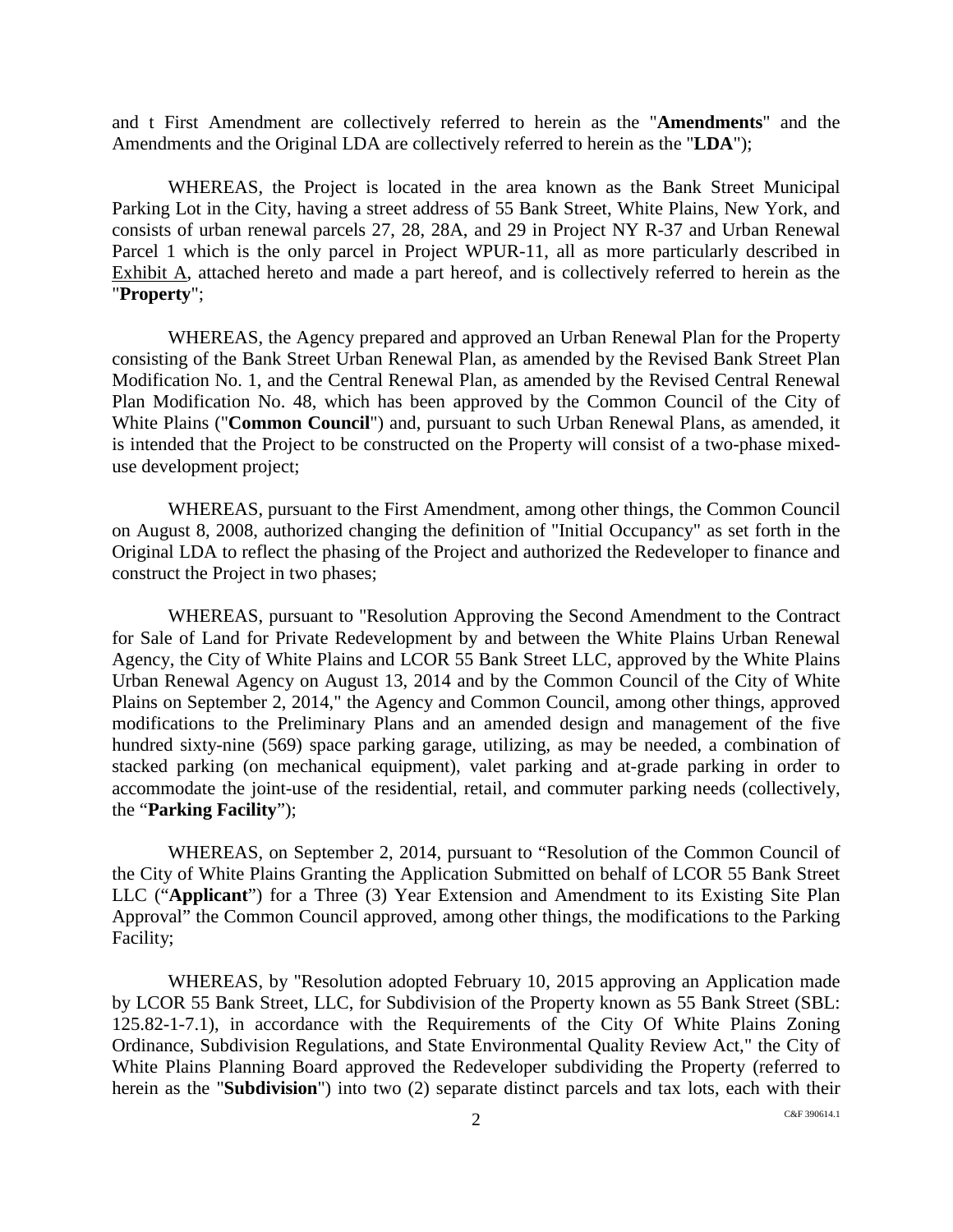own tax map identification, to facilitate the financing and construction of the Project in two phases;

WHEREAS, the Subdivision created a so-called North Tower Parcel ("**North Tower Parcel**") having a metes and bounds description as set forth on Exhibit B and a so-called South Tower Parcel ("**South Tower Parcel**") having a metes and bounds description as set forth on Exhibit  $C^1$  $C^1$ , each such parcel to be independently owned;

WHEREAS, the Redeveloper has transferred the North Tower Parcel to North Tower Owner and the South Tower Parcel to South Tower Owner in accordance with the Subdivision, among other things (hereinafter, the Redeveloper, Applicant, LCOR, North Tower Owner and South Tower Owner are sometimes collectively referred to as "**Applicant**" or "**LCOR**");

WHEREAS, the first phase of the Project ("**Phase I**") has been completed consisting of the construction on the North Tower Parcel, including but not limited to the following improvements (collectively, the "**North Tower**"): (i) a 16-story residential and retail tower consisting of 288 residential rental units and 3,000 square feet of retail space; (ii) at least 381 parking spaces, at-grade and below grade, as part of the Parking Facility<sup>[2](#page-11-1)</sup> which will serve the North Tower as well as the South Tower (as defined below); (iii) various facilities and amenities including, without limitation, a fitness center, leasing office, management office, business center, and children's playroom, serving the North Tower as well as the South Tower; (iv) various roadways, park and landscaped areas serving the North Tower as well as the South Tower; and (v) a main lobby area and an amenity area above such lobby, serving the North Tower as well as the South Tower (with respect to items (ii) through (v) in this whereas clause, the South Tower Parcel, South Tower, and South Tower Owner has a right to use such shared facilities only upon the completion of the construction of the South Tower in accordance with the REOA defined below);

WHEREAS, the second phase of the Project ("**Phase II**") was described in the Third Amendment as consisting consist of the construction on the South Tower Parcel of the following

<span id="page-11-0"></span> $<sup>1</sup>$  For purposes of clarification, the metes and bounds description for the North Tower Parcel will consist of the</sup> metes and bounds description of the entire Property except for a three dimensional area beginning on or at grade, above the Parking Facility, and rising vertically, which three dimensional area is the South Tower Parcel, all as shown on Exhibit B and C, respectively.

<span id="page-11-1"></span><sup>&</sup>lt;sup>2</sup>In connection with the Parking Facility there will be a mechanically, stacked parking system, and upon completion of Phase II, South Tower Owner will implement additional components of such stacked parking system to provide an additional 188 parking spaces to the Parking Facility. Therefore, upon completion of construction of Phase I and Phase II, the Parking Facility will contain a total of 570 parking spaces. It is contemplated that a hotel may be constructed on a parcel of land adjacent to the Property. If the hotel is so constructed and the site plan for the hotel as approved by the City of White Plains requires that the Parking Facility accommodate and provide parking for the hotel, then, subject to any Applicable Agreements (as defined below), the Parking Facility will be required to so accommodate and provide such parking in the then existing Parking Facility through a combination of at-grade parking and mechanical lifts, or such other method that does not require any other physical alteration or modification of the Parking Facility, unless the South Tower Owner and North Tower Owner agree to any such alterations or modifications, where for the purposes of this footnote, "Applicable Agreements" means any one or more agreements that would be needed to be entered into among the North Tower Owner, the South Tower Owner and the owner of the hotel to provide for the rules, regulations, funding and other terms and conditions for the use, operation, and maintenance of the Parking Facility.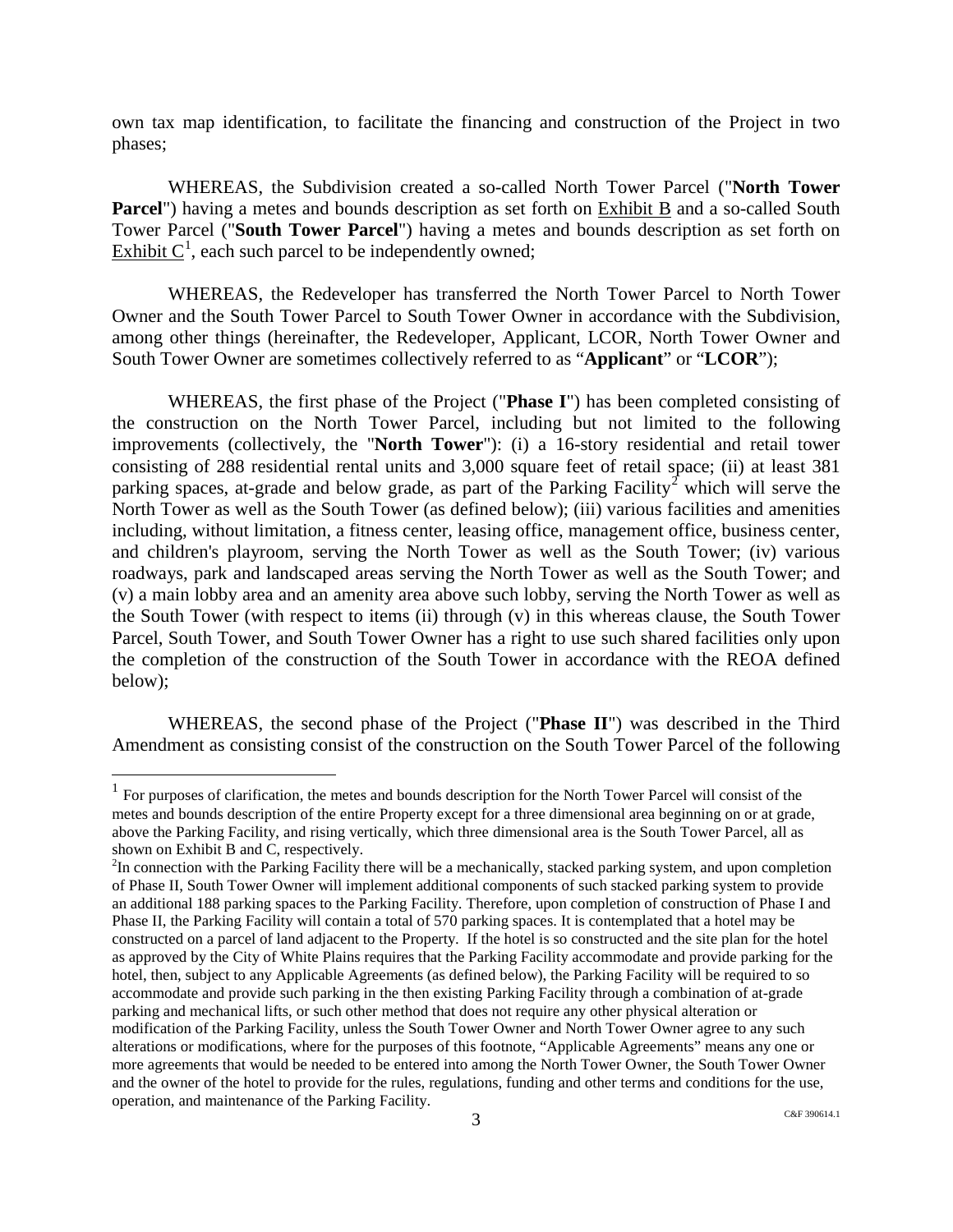improvements (collectively, the "**South Tower**"): (i) a 16-story residential and retail tower consisting of 273 residential rental units and 3,345 square feet of retail space; and (ii) one or more amenity area including a fitness center, serving the South Tower as well as the North Tower. Note that the REOA provides that a portion of the South Tower consisting of the "transfer deck" shall be constructed by North Tower Owner for the benefit of South Tower Owner during North Tower Owner's construction of Phase I; such "transfer deck" shall be owned by South Tower Owner and the South Tower Owner shall reimburse North Tower Owner for the cost and expense of constructing such "transfer deck" pursuant to a separate agreement between North Tower Owner and South Tower Owner;

WHEREAS, Phase I on the North Tower Parcel and Phase II on the South Tower Parcel are subject to a "Reciprocal Easement and Operation Agreement and Declaration of Covenants, Conditions and Restrictions", dated July 23, 2015, by and between North Tower Owner and South Tower Owner, recorded in the Clerk's Office on September 3, 2015, in Control Number 551383231 (the "**REOA**"), which REOA has been indexed against the North Tower Parcel and the South Tower Parcel, and through the REOA the North Tower Owner and South Tower Owner are subject to a common, general plan for the joint protection, development, maintenance, operation and improvement of the Project as integrated buildings and parking structures developed within the Property providing for retail, commercial, residential and other permitted uses and shared spaces, facilities and amenities, that will serve and benefit all the owners, tenants, employees and invitees thereof, subject to the terms of the REOA;

WHEREAS, the Redeveloper has requested the Agency and the Common Council to consider certain additional amendments to the LDA (the "**Fourth Proposed Amendments**") with regard to Phase II, which is the South Tower development:

- 1. Amend Phase II, which is the South Tower development, as follows:
	- a. Increasing the residential rental units from 273 to 309 (218 market-rate rental and 55 Affordable Rental Units, increasing to 246 market-rate and 62 Affordable Rental Units), which yields an increase of 7 Affordable Units);
	- b. Revising the dimensions of the South Tower building by:
		- i. Increasing its by height approximately 10 feet, 5 inches (from 178 feet, 4 inches to approximately 189 feet);
		- ii. Narrowing its depth by approximately 6 feet; and
		- iii. Extending its length by approximately 18 feet (except for the top floor, which remains the same dimensions as previously approved).
- 2. Permit amendment to the Subdivision to conform both Parcels to the abovedescribed modifications to Phase II (i.e., the South Tower).

WHEREAS, the Agency has reviewed and considered the Fourth Proposed Amendment and, by adoption of Agency Resolution 05-2018 on November 28, 2018, the Agency has approved the Fourth Proposed Amendments;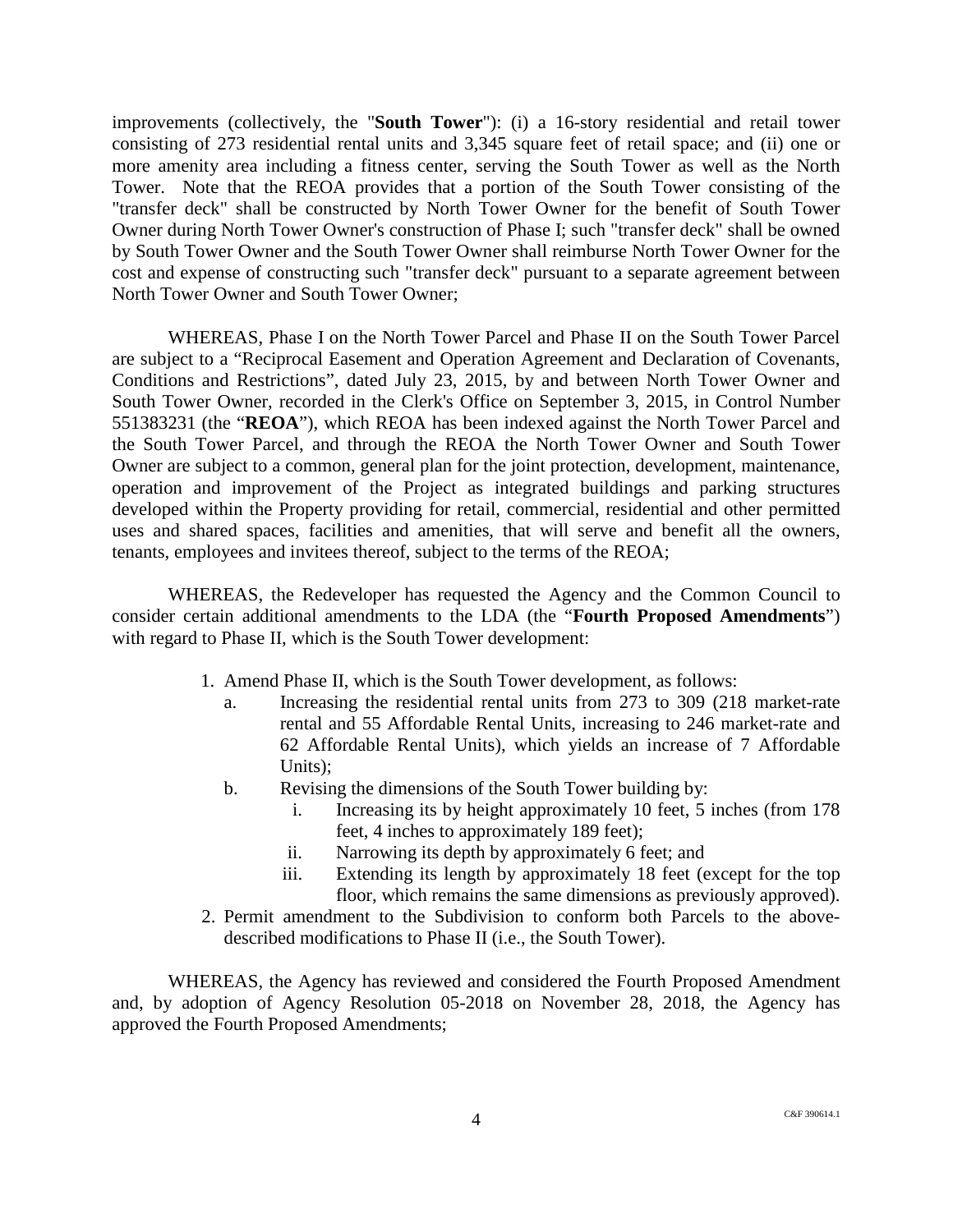WHEREAS, the Common Council has reviewed and considered the Fourth Proposed Amendments and, by adoption of Resolution of the Common Council on , 201, the Common Council approved the Fourth Proposed Amendments;

WHEREAS, the Agency and the Common Council confirm that the Redeveloper has not been declared in default of the LDA and has complied to date with the terms and provisions thereof, including the payment to the Agency of all payments due and owing under the LDA; and

WHEREAS, the City, the Agency, the Redeveloper together with the North Tower Owner and South Tower Owner now desire to modify and amend the LDA on the terms, conditions and provisions hereinafter set forth.

NOW, THEREFORE, IN CONSIDERATION of the Property and the mutual obligations of the parties hereto, each of them does hereby covenant and agree with the others that the LDA is hereby amended as follows:

1. Definitions; Recitals. All capitalized words, terms or phrases used herein but not otherwise defined herein shall have the meanings ascribed to those words, terms or phrases in the LDA. Similarly, any capitalized words, terms or phrases defined herein and previously used in the LDA shall have the meanings ascribed to those words herein in their stead and place. The recitals/whereas clauses are incorporated herein by this reference.

2. Subdivision; Transfer of Property. Notwithstanding anything to the contrary contained in the LDA, including, without limitation, Article VI of the LDA, the Agency and the City hereby consent and acknowledge that: (i) the Redeveloper is permitted to modify the subdivision of the Property with the North Tower Parcel and the South Tower Parcel in accordance with the Fourth Amendment; and (ii) after the Subdivision has been completed, the Redeveloper is permitted to transfer and convey portions of each of the North Tower Parcel and the South Tower Parcel to the North Tower Owner and the South Tower Owner, as may be necessary to conform the ownership thereof to be consistent with the Fourth Proposed Amendments. The City and Agency acknowledge that LCOR Holdings LLC, PRISA LHC LLC (a privately owned REIT) and the California State Teachers' Retirement System, or affiliates thereof, are equity participants in the Project and in each of the North Tower Owner and the South Tower Owner.

3. Separation of Phase I and Phase II. When the defined term "Project" or "Redevelopment" is used in the LDA, it shall be referring separately (and not jointly) to each of Phase I and Phase II. When the defined term "Redeveloper" is used in the LDA, it shall be referring separately (and not jointly) to each of the North Tower Owner and the South Tower Owner. When the defined term "Property" is used in the LDA, it shall be referring separately (and not jointly) to each of the South Tower Parcel and the North Tower Parcel. The intent is that the obligations of the Redeveloper under the LDA shall be assigned and delegated to the North Tower Owner with respect to the construction by the North Tower Owner of Phase I on the North Tower Parcel and to the South Tower Owner with respect to the construction by the South Tower Owner of Phase II on the South Tower Parcel so that henceforth all of the terms, conditions and provisions of the LDA shall apply independently on one hand to the North Tower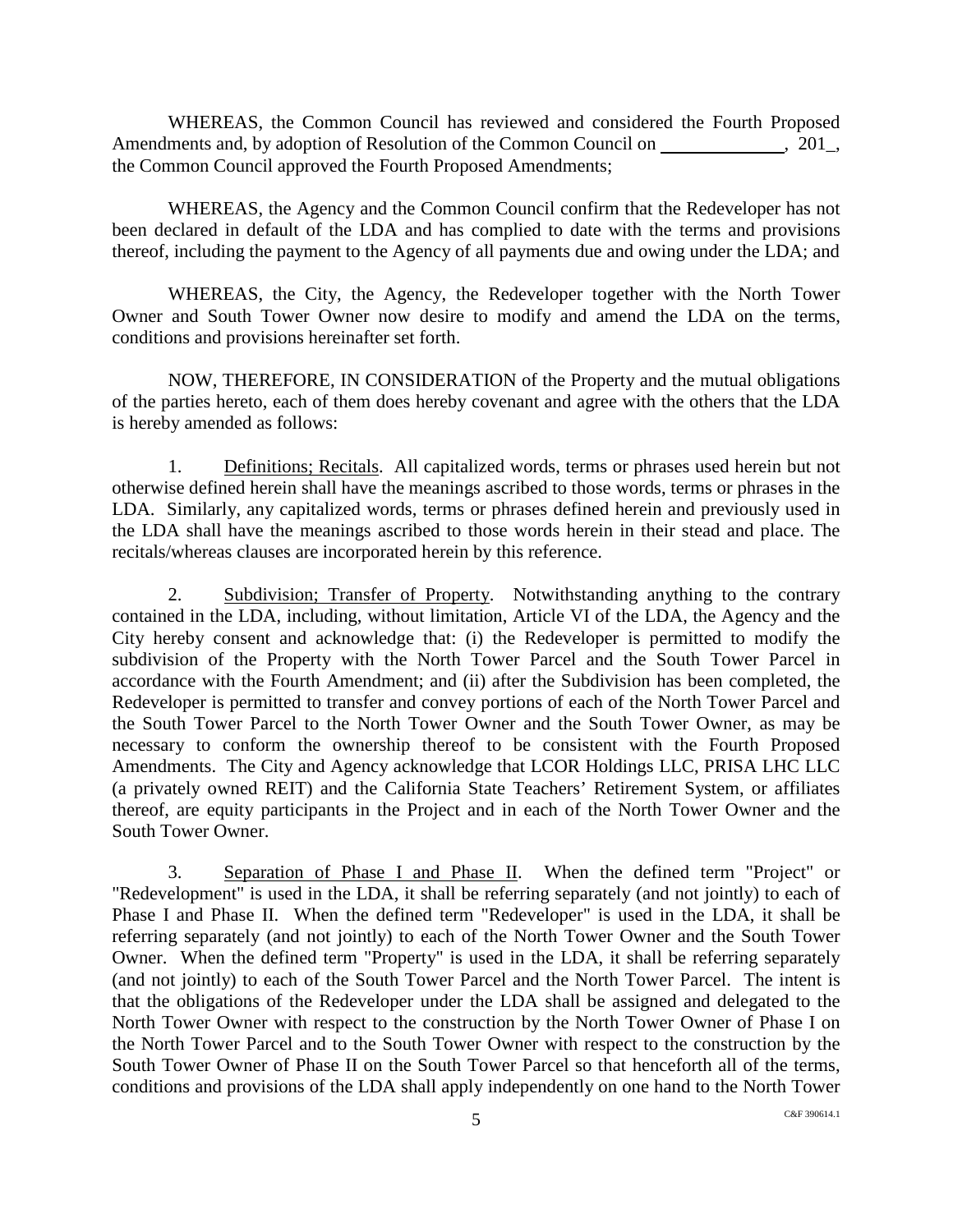Owner, North Tower Parcel and Phase I and, shall apply independently, on the other hand, to the South Tower Owner, South Tower Parcel and Phase II and that such allocation and delegation of obligations shall be adjusted to be consistent with the Fourth Proposed Amendments.

4. Obligations of North Tower Owner. Under the LDA and, pursuant to the terms and conditions of the LDA, the North Tower Owner shall be obligated only to construct Phase I on the North Tower Parcel and, after such construction has been completed and a Certification (as defined under Section 204 of the LDA) has been issued with respect to Phase I, the North Tower Owner shall have no obligations under the LDA to construct any other portion of the Project and the North Tower Owner shall have satisfied all of its obligations under the LDA applicable to it and the North Tower Parcel. It is understood and agreed, as set forth above, that the terms and conditions in the LDA governing completion of construction of the Project shall be applied separately to Phase I when dealing with the duties and obligations of the North Tower Owner to construct Phase I on the North Tower Parcel and, upon completion of construction of Phase I in accordance with the LDA, the Agency shall be obligated to issue a Certification to the North Tower Owner. Therefore, a default of the South Tower Owner under the LDA shall not be nor deemed to be a default of the North Tower Owner under the LDA; the intent being that each owner's obligations under the LDA are to be read as separate and distinct from the other. Anything in the LDA to the contrary notwithstanding, none of the City, the Agency or any other Person acting by or on their behalf, shall have at any time any recourse against (and none of the City, the Agency or any such Person shall at any time directly or indirectly assert or make any claim or demand against) the North Tower Owner, any of its direct or indirect holders of equity, as such, or any of their respective assets or properties with respect to the LDA or any transaction or matter contemplated by the LDA to the extent such recourse, claim or demand relates to or arises from the South Tower Owner or any aspect of Phase II, including, without limitation, the South Tower Parcel or any current or future improvement thereon. Notwithstanding the above, and pursuant to Sections 602 and 603 of the Original LDA, LCOR 55 Bank Street LLC shall remain liable for North Tower Owner's obligation to construct Phase I on the North Tower Parcel as set forth under this Third Amendment.

5. Obligations of South Tower Owner. Under the LDA and, pursuant to the terms and conditions of the LDA, the South Tower Owner shall be obligated only to construct Phase II on the South Tower Parcel and, after such construction has been completed and a Certification (as defined under Section 204 of the LDA) has been issued with respect to Phase II, the South Tower Owner shall have no obligations under the LDA to construct any other portion of the Project and the South Tower Owner shall have satisfied all of its obligations under the LDA applicable to it. It is understood and agreed, as set forth above, that the terms and conditions in the LDA governing completion of construction of the Project shall be applied separately to Phase II when dealing with the duties and obligations of the South Tower Owner to construct Phase II on the South Tower Parcel and, upon completion of construction of Phase II in accordance with the LDA, the Agency shall be obligated to issue a Certification to the South Tower Owner. Therefore, a default of the North Tower Owner under the LDA shall not be nor deemed to be a default of the South Tower Owner under the LDA; the intent being that each owner's obligations under the LDA are to be read as separate and distinct from the other. Anything in the LDA to the contrary notwithstanding, none of the City, the Agency or any other Person acting by or on their behalf, shall at any time have any recourse against (and neither the City nor the Agency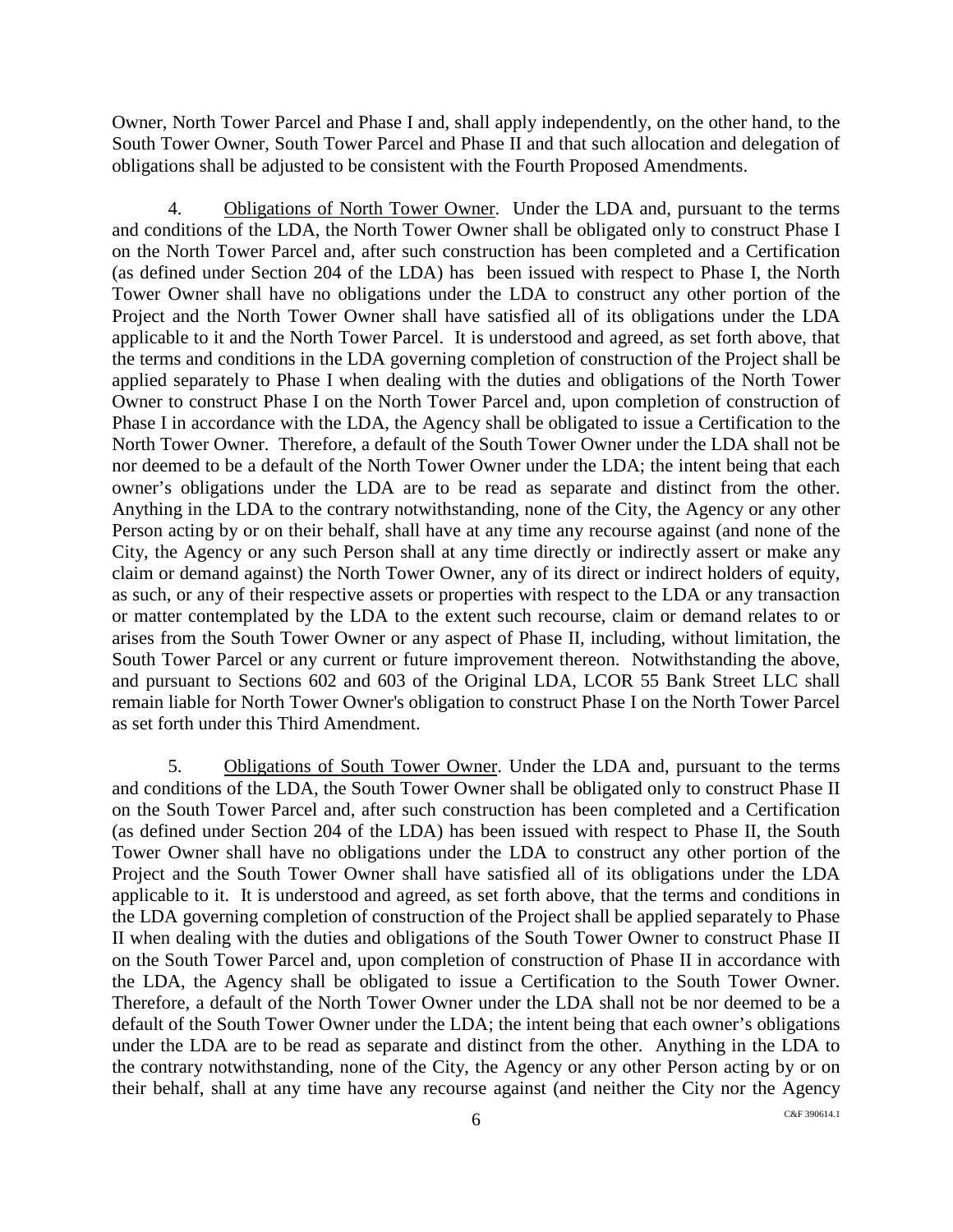shall at any time directly or indirectly assert or make any claim or demand against) the South Tower Owner, any of its direct or indirect holders of equity, as such, or any of their respective assets or properties with respect to the LDA or any transaction or matter contemplated by the LDA to the extent such recourse, claim or demand relates to or arises from the North Tower Owner or any aspect of Phase I, including, without limitation, the North Tower Parcel or any current or future improvement thereon. Notwithstanding the above, and pursuant to Sections 602 and 603 of the Original LDA, LCOR 55 Bank Street LLC shall remain liable for South Tower Owner's obligation to construct Phase II on the South Tower Parcel as set forth under this Third Amendment.

6. Interpretation of Fourth Amendment. As set forth above, the intent of this Fourth Amendment is to modify and amend the LDA consistent with the Third Amendment so that the LDA is read as though the City, the Agency and the North Tower Owner executed a separate LDA with respect to the North Tower Parcel and the construction of Phase I, on the one hand, and the City, the Agency and the South Tower Owner executed a separate LDA with respect to the South Tower Parcel and the construction of Phase II, on the other hand. The parties hereto agree that in interpreting the provisions of the LDA, as amended through and including by this Fourth Amendment, if any provisions of the LDA do not comport with the aforementioned intent, then the parties shall interpret the LDA or, replace such provision by another provision, which closely approximates and gives effect to the intent of the parties as set forth under this Fourth Amendment.

7. Certain Definitions. Without limiting the generality of the foregoing provisions, and for further purposes of clarification, the LDA is hereby amended as follows:

a. the term "Redevelopment" as defined under Section 201 of the LDA means Phase I with respect to the North Tower Parcel and the North Tower Owner and, separately, means Phase II with respect to the South Tower Parcel and the South Tower Owner;

b. the term "Residential Units" as defined under Section 201 of the LDA means 288 residential units, inclusive of fifty-seven (57) Affordable Units, with respect to Phase I and, separately, 309 residential units, inclusive of sixty-two (62) Affordable Units, with respect to Phase II.

c. the term "Affordable Units" as defined under Section 201 means fiftyseven (57) Affordable Units with respect to Phase I and, separately, sixty-two (62) Affordable Units, with respect to Phase II, with family incomes averaging no more than eighty (80%) of area median income as determined by the City's Affordable Rental Housing Assistance Program and in accordance with the terms and conditions of the LDA;

d. the term "Retail Facility" as defined under Section 201 of the LDA shall mean 3,000 square feet of retail space with respect to Phase I and, separately, 3,400 square feet of retail space with respect to Phase II;

e. the term "Initial Occupancy" as defined under the LDA shall be applied separately to each of Phase I and Phase II and means the earlier of: (i) the date of the issuance of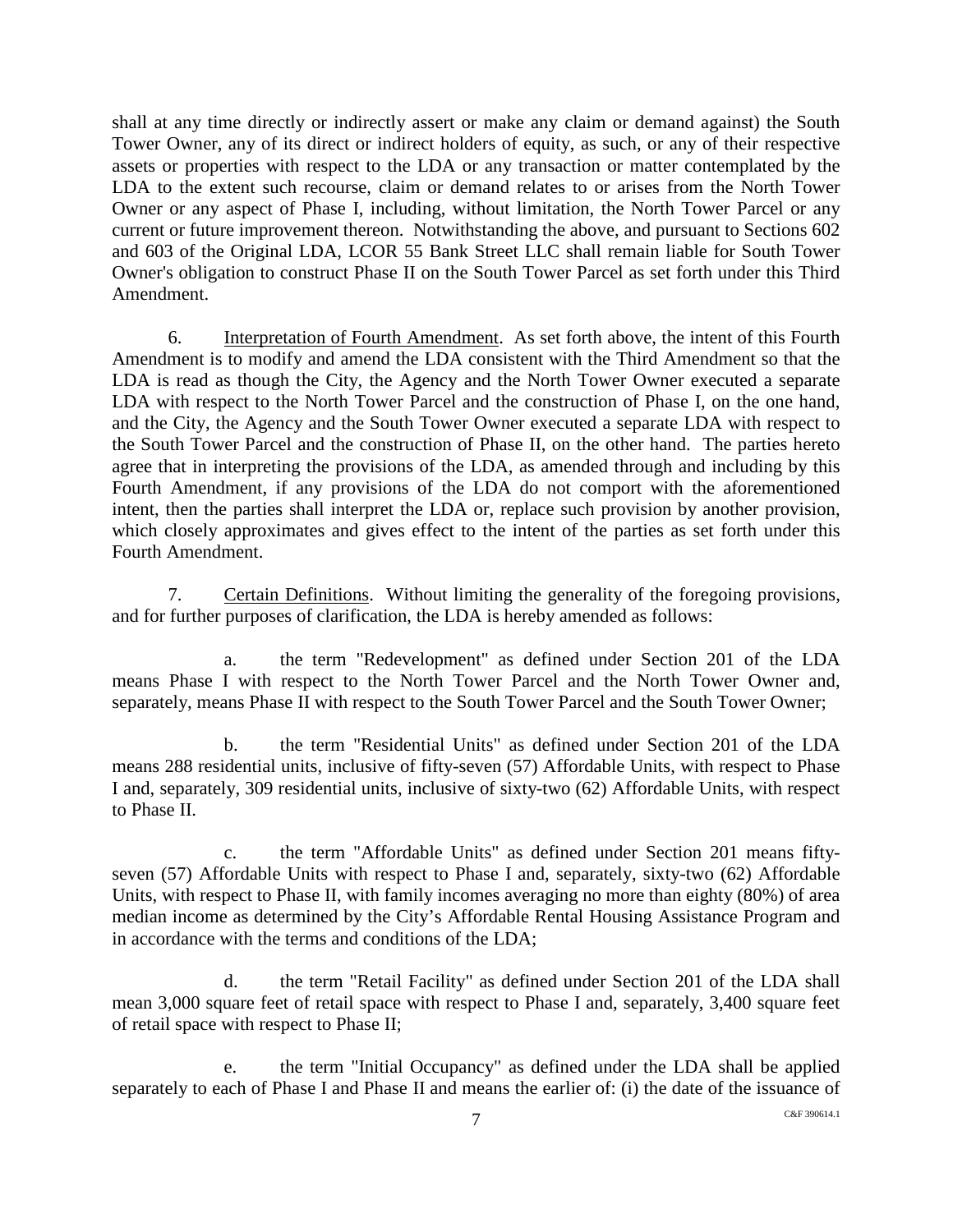a temporary or permanent certificate of occupancy for all of the Residential Units for Phase I and, separately, for all of the Residential Units of Phase II, or (ii) three (3) years from the commencement of construction of the Residential Units for Phase I and, separately, for the Residential Units of Phase II; commencement of construction of Residential Units for Phase I and, separately, for the Residential Units of Phase II, shall be evidenced by the date of issuance of a building permit by the City's Building Department for the Residential Units, respectively, for Phase I and, then for Phase II; and

f. the term "Retail Development" as defined under Section 106 separately means the Retail Facility applicable to Phase I and the Retail Facility applicable to Phase II.

8. Parking Obligations. Since the Parking Facility will be located on the North Tower Parcel, the parking obligations set forth under the LDA, including, without limitation, the potential obligation to provide parking to the contemplated hotel as set forth under footnote 2 hereinabove as well as the obligation to pay the annual Parking Facility fee to the City as set forth under the LDA, shall be the obligation of the North Tower Owner. However, the immediately preceding sentence shall not be construed to limit North Tower Owner's rights and remedies against the South Tower Owner with respect to any contributions (whether payment or performance) which South Tower Owner is obligated to contribute under the REOA; it being understood and agreed that the REOA shall govern and control North Tower Owner's and South Tower Owner's duties and obligations to each other with respect to the parking obligations under the LDA.

9. Statement of Facts. The City and the Agency agree and acknowledge that as of the date hereof: (a) the LDA is in full force and effect; (b) there is no existing default of the Redeveloper under the LDA, and neither the City nor the Agency know of any event which, with notice or the passage of time or both, would constitute a default under the LDA; (c) there is no suit, action, proceeding or audit pending by the City or the Agency, or threatened against or affecting the Redeveloper, with respect to the LDA; and (d) the Redeveloper has paid all purchase prices and other sums owing to the City and the Agency under the LDA.

#### 10. Assignment and Assumption.

a. By its acceptance of title to the North Tower Parcel by the North Tower Owner, the Redeveloper is deemed to have assigned and transferred to the North Tower Owner all of the Redeveloper's rights, titles, interests and obligations in, to and under the LDA, as amended by the Third Amendment and modified by this Fourth Amendment, with respect to the construction on the North Tower Parcel of Phase I of the Project and, by its acceptance of title to the North Tower Parcel, the North Tower Owner is deemed to have assumed all of the rights, titles, interests and obligations of Redeveloper in, to and under the LDA, as amended by the Third Amendment and modified by this Fourth Amendment, with respect to the construction on the North Tower Parcel of Phase I of the Project.

b. By its acceptance of title to the South Tower Parcel by the South Tower Owner, the Redeveloper is deemed to have assigned and transferred to the South Tower Owner all of the Redeveloper's rights, titles, interests and obligations in, to and under the LDA, as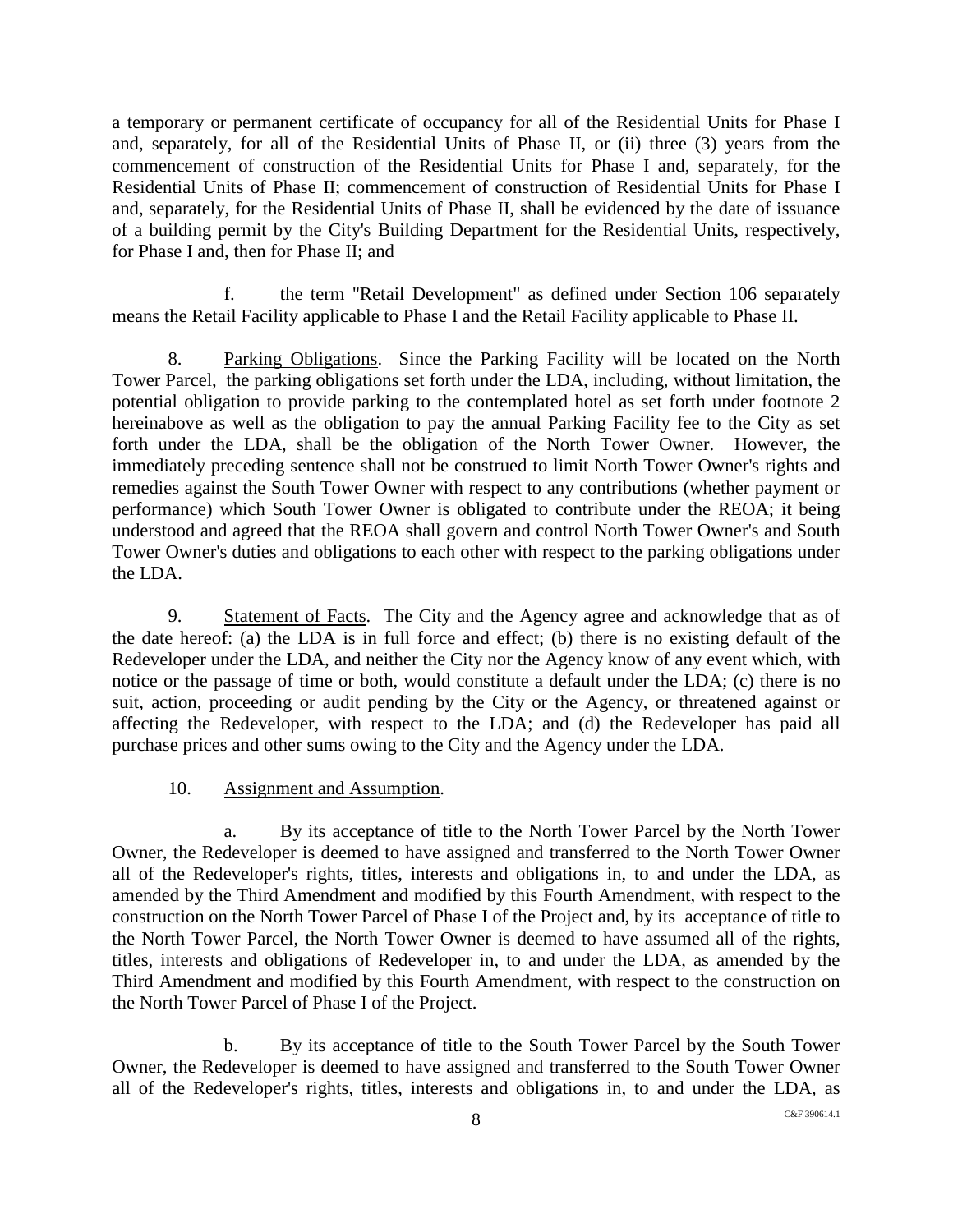amended by the Third Amendment and modified by this Fourth Amendment, with respect to the construction on the South Tower Parcel of Phase II of the Project and, by its acceptance of title to the South Tower Parcel, the South Tower Owner is deemed to have assumed all of the rights, titles, interests and obligations of Redeveloper in, to and under the LDA, as amended by this Third Amendment, with respect to the construction on the South Tower Parcel of Phase II of the Project.

#### 11. Potential Easement and Utilities.

a. The North Tower Owner and the South Tower Owner agree that if requested by the City, pursuant to Condition Number 44 of the City's September 2, 2014, Common Council Resolution approving the Site Plan for the Project, the North Tower Owner will provide the City with an easement in connection with a certain seventy-two (72) inch diameter pipe over, upon and through the North Tower Parcel and such easement shall be evidenced by, and governed by the terms and conditions of, an easement agreement acceptable to the City (acceptable to the City's Corporation Counsel and the Commissioner of Public Works) and the North Tower Owner; such easement agreement shall only be binding and enforceable against the North Tower Owner and, shall only burden the North Tower Parcel, if and only if such easement agreement is recorded against the North Tower Parcel.

b. The following sentences in this subsection briefly summarize and reflect how utilities will be handled at the Property; however, Article VI of the REOA specifically sets forth how utilities will be handled at the Property and shall govern and prevail over this subsection. Under the City's Municipal Code, only one water and sewer line will service both the North Tower Parcel and South Tower Parcel. Such water and sewer line and other utility facilities which will serve the Project will be installed and located on the North Tower Parcel and any and all cost and expense in connection with same shall be allocated among the North Tower Owner and South Tower Owner in accordance with the REOA. However, the North Tower Owner and South Tower Owner agree and acknowledge that as far as the City or any applicable governmental authority is concerned, the cost and expense of any work which the City or any governmental authority performs with respect to such water and sewer line and other utility facilities at the Project and Property shall be invoiced against the North Tower Owner and may be liened against the North Tower Parcel in the event of failure of payment of such invoice beyond any applicable grace or cure periods.

12. Ratification. Except as modified and amended by this Fourth Amendment, all of the terms, covenants and conditions of the LDA are hereby ratified and confirmed and shall continue to be and remain in full force and effect.

13. Governing Law. This Fourth Amendment and all rights hereunder shall be governed by the laws of the State of New York and the applicable laws of the United States and shall be binding upon, and shall inure to the benefit of, the Agency, the City, the Redeveloper, the North Tower Owner, and the South Tower Owner and their heirs, executors, administrators, successors and assigns.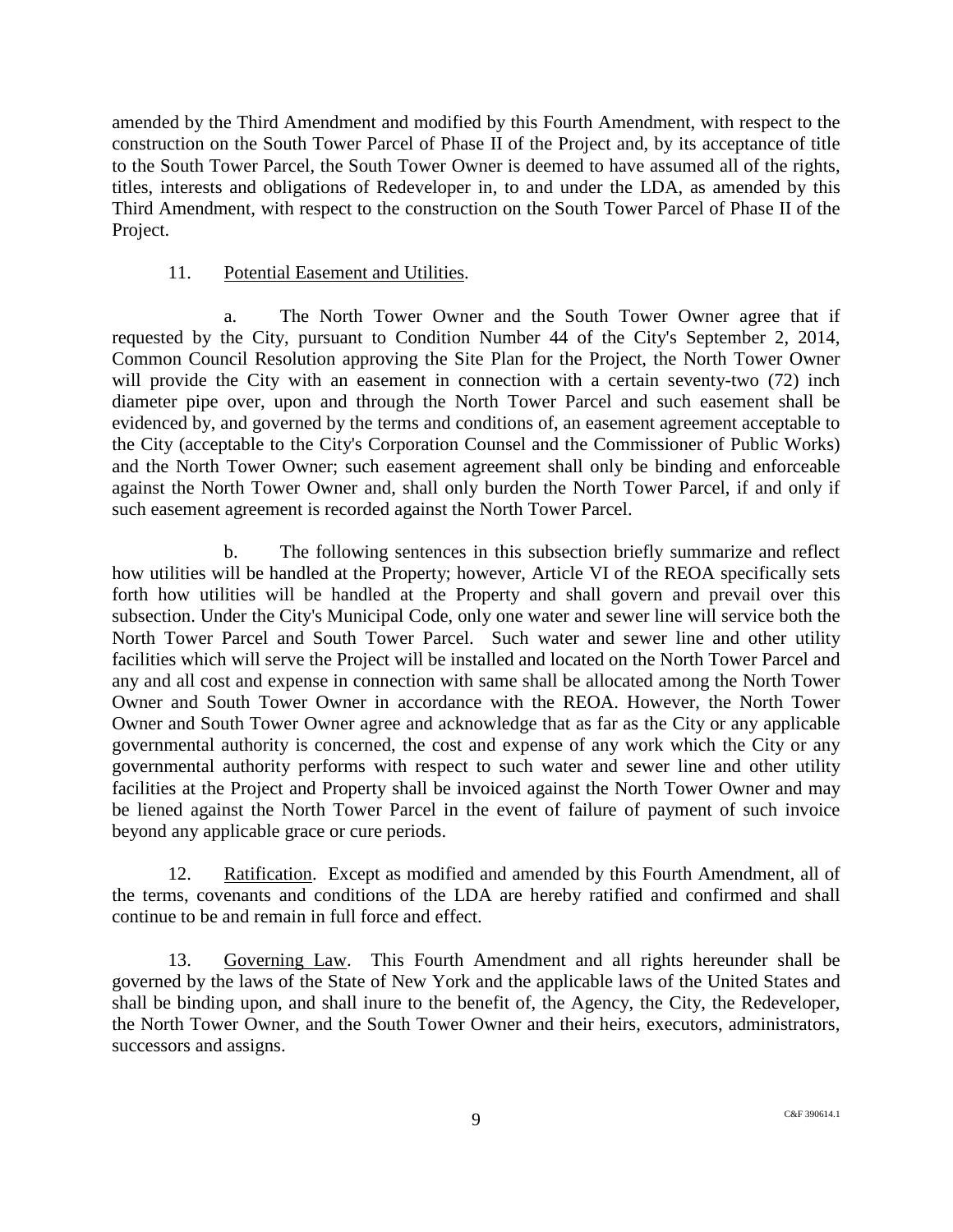14. Inconsistency. In the event there is any inconsistency between the terms of this Fourth Amendment and the terms of the LDA, the terms of this Fourth Amendment shall govern and prevail.

15. Counterparts. This Fourth Amendment may be executed in one or more counterparts, each of which shall be an original, but all of which when taken together shall constitute one and the same instrument.

16. Severability. If any provision in this Fourth Amendment shall for any reason be held to be invalid, illegal or unenforceable in any respect, then unless such provision substantially affects the material terms hereof, such invalidity, illegality or unenforceability shall not affect any other provision hereof, and this Fourth Amendment shall be construed as if such invalid, illegal or unenforceable provision had never been contained herein.

17. Recording. This Fourth Amendment shall be recorded in the Clerk's Office and the parties agree to execute and deliver any real estate transfer tax forms necessary for such recording. The Redeveloper shall be responsible for the payment of all transfer taxes, recording fees and any other expenses incurred in connection with the recording of this Fourth Amendment.

## [**SIGNATURES APPEAR ON THE FOLLOWING TWO PAGES**]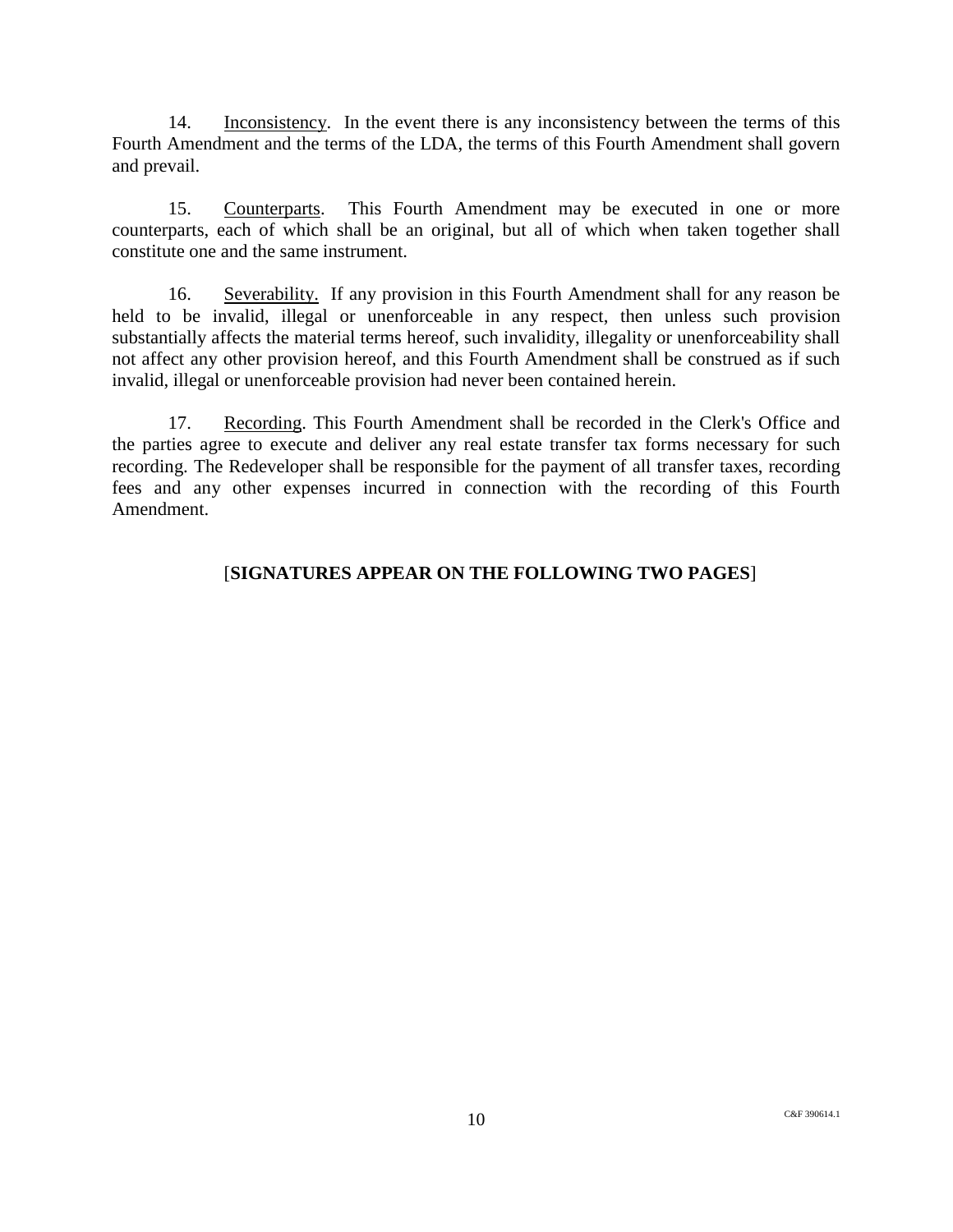### [**SIGNATURE PAGE TO THE FOURTH AMENDMENT TO CONTRACT FOR SALE OF LAND FOR PRIVATE REDEVELOPMENT]**

IN WITNESS WHEREOF, the Agency has caused this Fourth Amendment to be duly executed in its name and on behalf of its Chairman and its seal to be hereunto duly affixed and attested, the City has caused this Fourth Amendment to be duly executed in its name and on behalf of its Executive Officer and its seal to be hereunto duly affixed and attested and the Redeveloper has duly executed this Fourth Amendment on the day first above written.

#### WITNESS: **WHITE PLAINS URBAN RENEWAL AGENCY**

 $\overline{\phantom{a}}$  By:

Thomas M. Roach, Chairman

(SEAL) Approved as to Form

Arthur Gutekunst for John G. Callahan Counsel to the White Plains Urban Renewal Agency

## WITNESS: **CITY OF WHITE PLAINS**

\_\_\_\_\_\_\_\_\_\_\_\_\_\_\_\_\_\_\_ By: \_\_\_\_\_\_\_\_\_\_\_\_\_\_\_\_\_\_\_\_\_\_\_\_\_\_\_\_\_\_\_\_

Thomas M. Roach, Mayor

(SEAL) Approved as to Form

Arthur Gutekunst for John G. Callahan Corporation Counsel

## WITNESS: **LCOR 55 BANK STREET LLC**,

a Delaware limited liability company

- By: LCOR Property Company II LLC, sole member
- By: LCOR Land LLC, sole member

By: LCOR Operating Company, LLC, sole member

By: LCOR/Cal Associates LLC, sole member

By: \_\_\_\_\_\_\_\_\_\_\_\_\_\_\_\_\_\_\_\_\_\_\_\_\_\_\_\_\_\_\_\_\_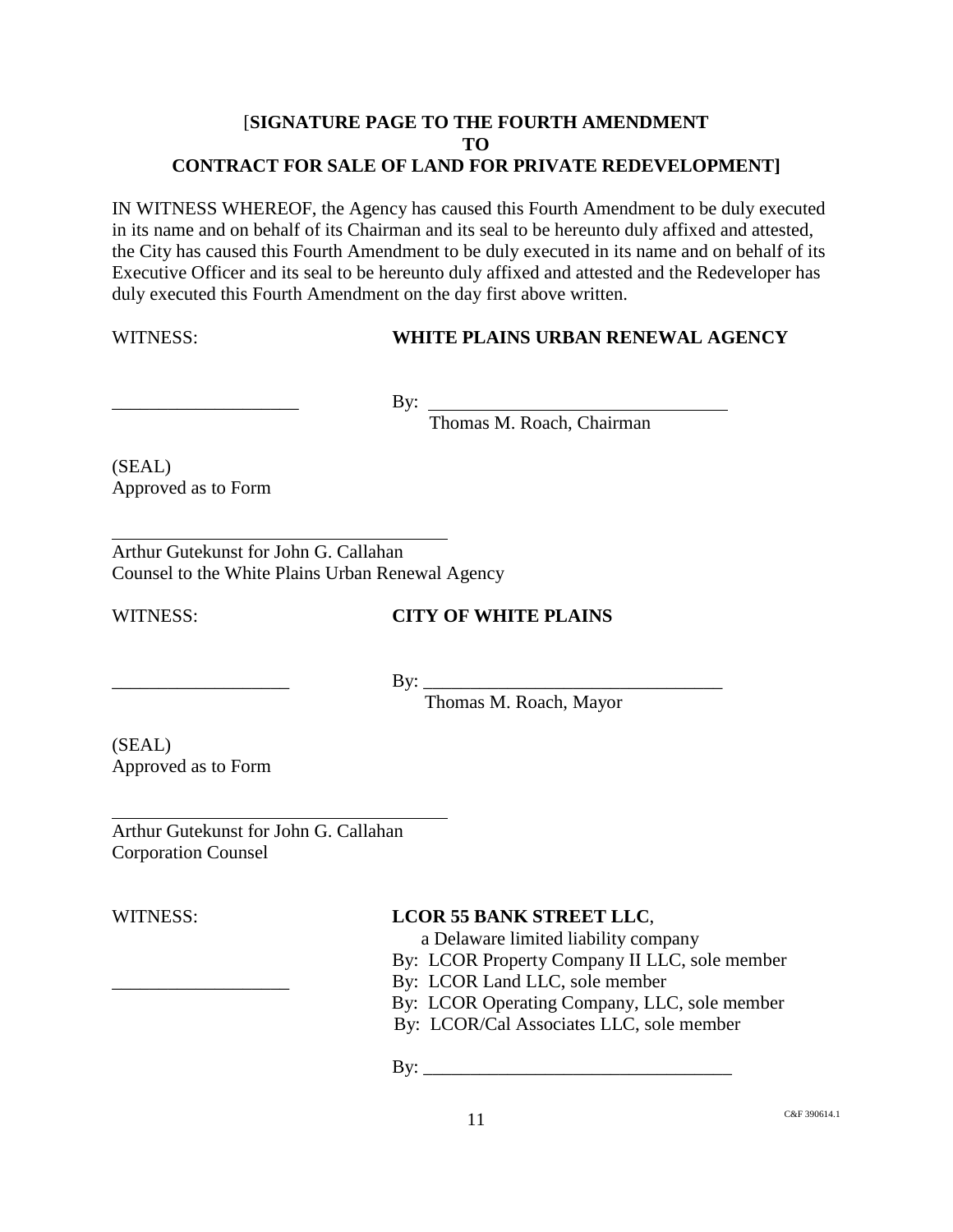## **WP NORTH TOWER LLC**, a Delaware limited liability company

By: North Tower L/CAL LLC, a Delaware limited liability company, a member

By: \_\_\_\_\_\_\_\_\_\_\_\_\_\_\_\_\_\_\_\_\_\_\_\_\_\_ Name: Title: Authorized Signatory

### **WP SOUTH TOWER LLC**, a Delaware limited liability company

By: South Tower L/CAL LLC, a Delaware limited liability company, a member

By: \_\_\_\_\_\_\_\_\_\_\_\_\_\_\_\_\_\_\_\_\_\_\_\_\_\_ Name: Title: Authorized Signatory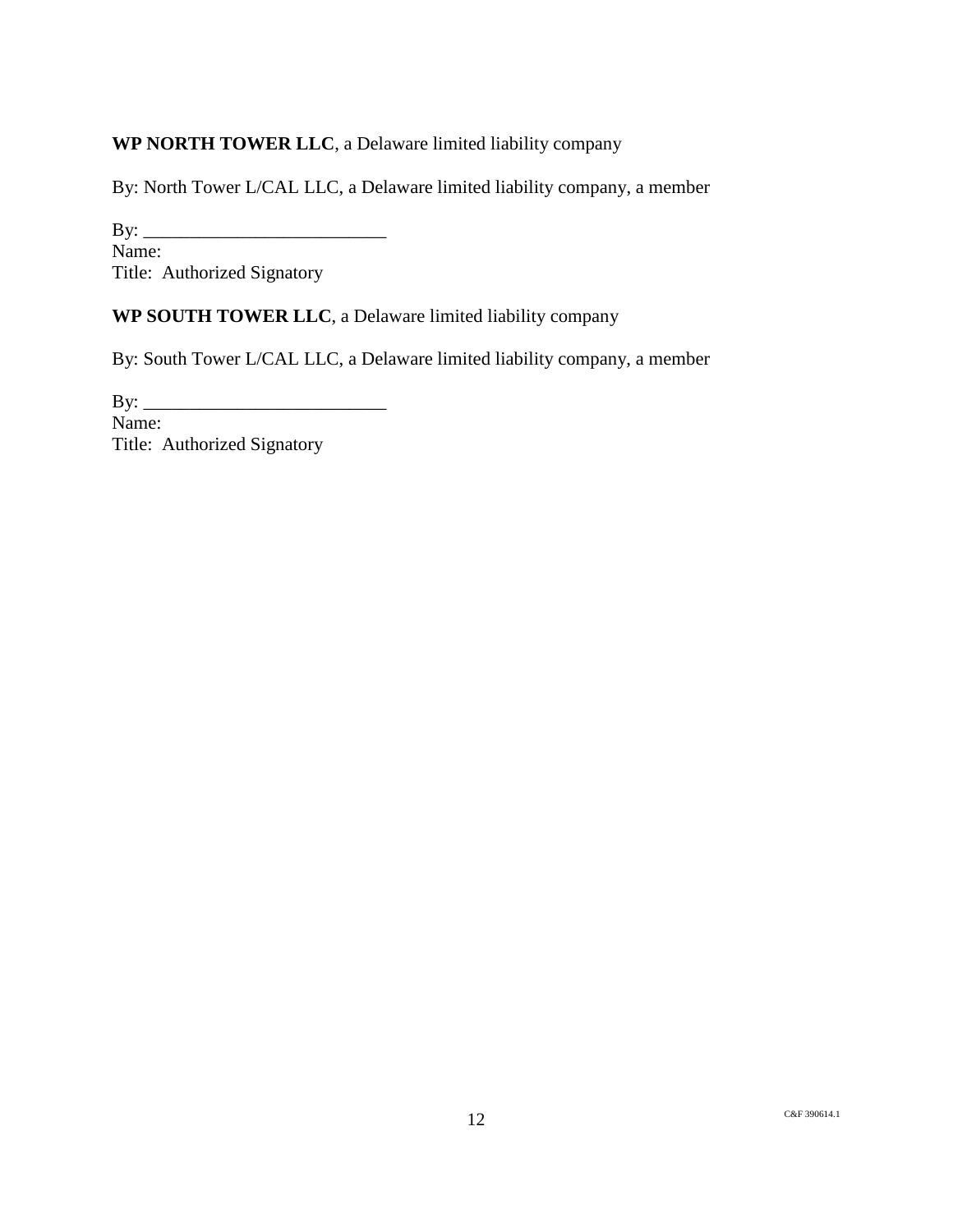#### **ACKNOWLEDGMENT**

STATE OF NEW YORK  $\qquad \qquad$  ) :ss:

COUNTY OF WESTCHESTER )

On the  $\frac{1}{2}$  day of U in the year 201, before me, the undersigned personally appeared Thomas M. Roach, personally known to me or proved to me on the basis of satisfactory evidence to be the individual whose name is subscribed to the within instrument and acknowledged to me that he executed the same in his capacity, and that his signature on the instrument, the individual, or the person upon behalf of which the individual acted, executed the instrument.

Notary Public

STATE OF NEW YORK  $\qquad \qquad$  ) :ss: COUNTY OF \_\_\_\_\_\_\_\_\_\_\_\_\_\_\_ )

On the  $\frac{1}{201}$  day of  $\frac{1}{201}$  in the year 201, before me, the undersigned personally appeared , personally known to me or proved to me on the basis of satisfactory evidence to be the individual whose name is subscribed to the within instrument and acknowledged to me that he executed the same in his capacity, and that his signature on the instrument, the individual, or the person upon behalf of which the individual acted, executed the instrument.

Notary Public

STATE OF NEW YORK  $\hspace{2cm}$  )

COUNTY OF \_\_\_\_\_\_\_\_\_\_\_\_\_\_\_ )

On the \_\_\_\_\_day of \_\_\_\_\_\_\_\_\_\_\_\_\_ in the year 201\_, before me, the undersigned personally appeared \_\_\_\_\_\_\_\_\_\_\_\_\_\_\_\_\_, personally known to me or proved to me on the basis of satisfactory evidence to be the individual whose name is subscribed to the within instrument and acknowledged to me that he executed the same in his capacity, and that his signature on the instrument, the individual, or the person upon behalf of which the individual acted, executed the instrument.

:ss:

Notary Public

 $13$  C&F 390614.1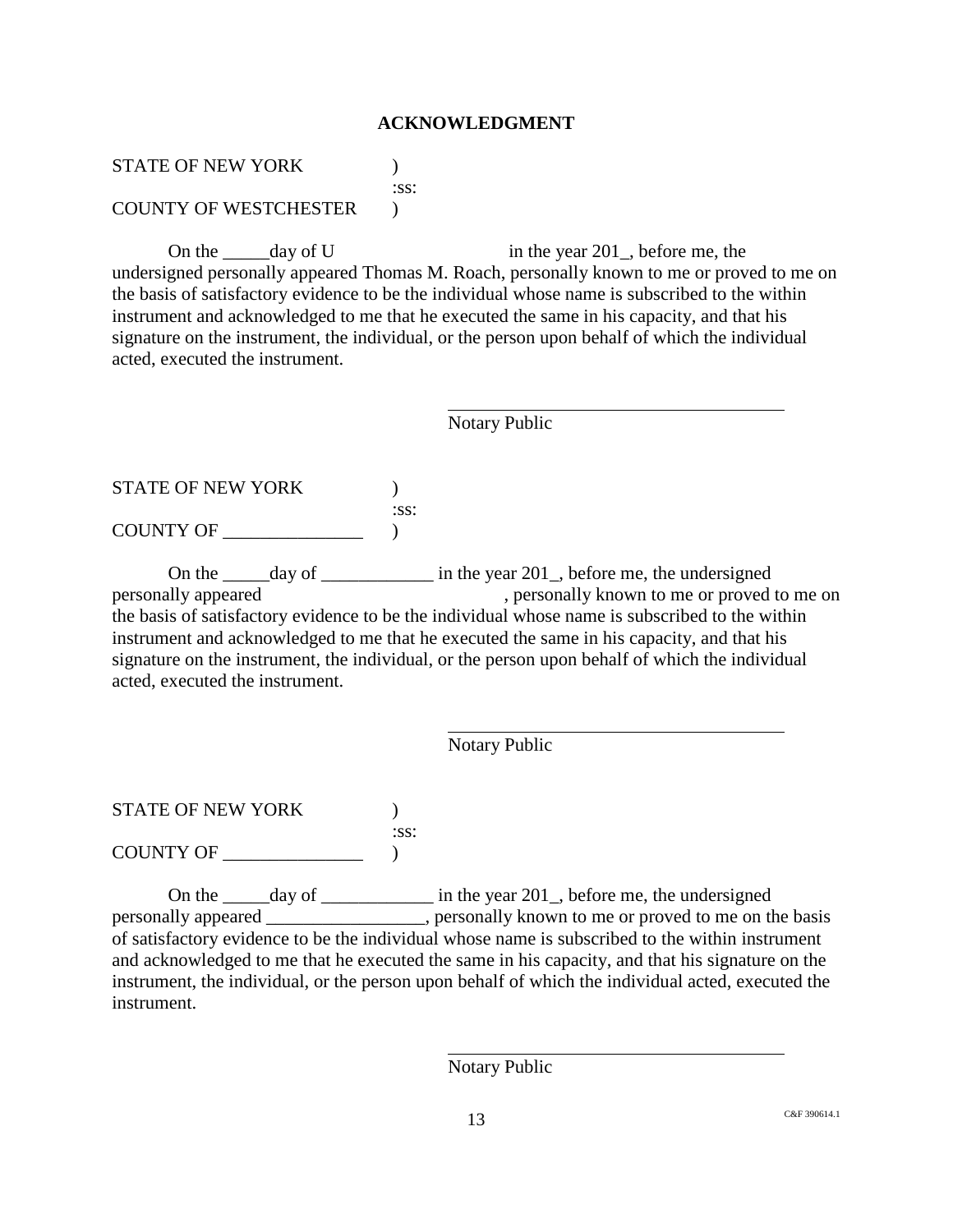### **EXHIBIT A**

### **DESCRIPTION OF THE PROPERTY**

#### Section 125.82 Block 1 Tax Lots 7 and 8.1 and Section 125.74 Block 6 Tax Lot 6.1 and 7.1

All that certain parcel of land in the City of White Plains, County of Westchester, and State of New York and being more particularly bounded and described as follows:

BEGINNING at a point along the westerly line of Bank Street at the point of intersection with the division line between Disposition Parcel 26 on the north and Disposition Parcel 27 on the south as shown on Filed Map No. 26730. Said point being the northeasterly corner of the herein described parcel and having coordinates of North 375,753.27 and East 654,086.84 in the New York State Plane Coordinate System, East Zone (NAD 1927).

Running thence along said westerly line of Bank Street the following three courses and distances:

- 1) South 28 degrees 51 minutes 53.5 seconds West, 2.491 feet;
- 2) Southerly along a 384.01 foot radius curve deflecting to the left through a central angle of 26 degrees 15 minutes 28.9 seconds, an arc distance of 175.988 feet;
- 3) South 02 degrees 36 minutes 24.7 seconds West, 192.735 feet to the division line between Disposition Parcel 29 on the north and Disposition Parcel 29A on the south ;

Thence along said division line, North 87 degrees 23 minutes 35.3 seconds West, 175.361 feet; Thence southwesterly along a 1188.33 foot radius curve deflecting to the right through a central angle of 01 degrees 28 minutes 55 seconds, an arc distance of 30.736 feet subtended by a chord bearing South 50 degrees 26 minutes 17.5 seconds West, 30.74 feet;

Thence South 51 degrees 10 minutes 45 seconds West, 211.24 feet;

Thence North 51 degrees 48 minutes 29 seconds West, 39.62 feet to the southeasterly corner of lands acquired by the State of New York as shown on filed Map No. 21286;

Thence northeasterly along the easterly line of said lands (Metro North Railroad) along a 1522.76 foot radius curve deflecting to the left through a central angle of 19 degrees 03 minutes 56 seconds, an arc distance of 506.71 feet subtended by a chord bearing North 28 degrees 40 minutes 00 seconds East, 504.37 feet and South 71 degrees 42 minutes 18 seconds East, 8.17 feet to the southwesterly corner of Disposition Parcel 28;

Thence along the division line between said Disposition Parcel 28 on the east and the aforesaid Metro North Railroad on the west, the following three courses and distances:

- 1) North 16 degrees 43 minutes 40 seconds East, 47.740 feet;
- 2) North 14 degrees 38 minutes 50 seconds East, 22.335 feet;
- 3) North 11 degrees 16 minutes 32 seconds East, 17.074 feet to the aforesaid southerly line of Disposition Parcel 26;

Thence along said line, South 76 degrees 51 minutes 18 seconds East, 184.266 feet to the point of BEGINNING.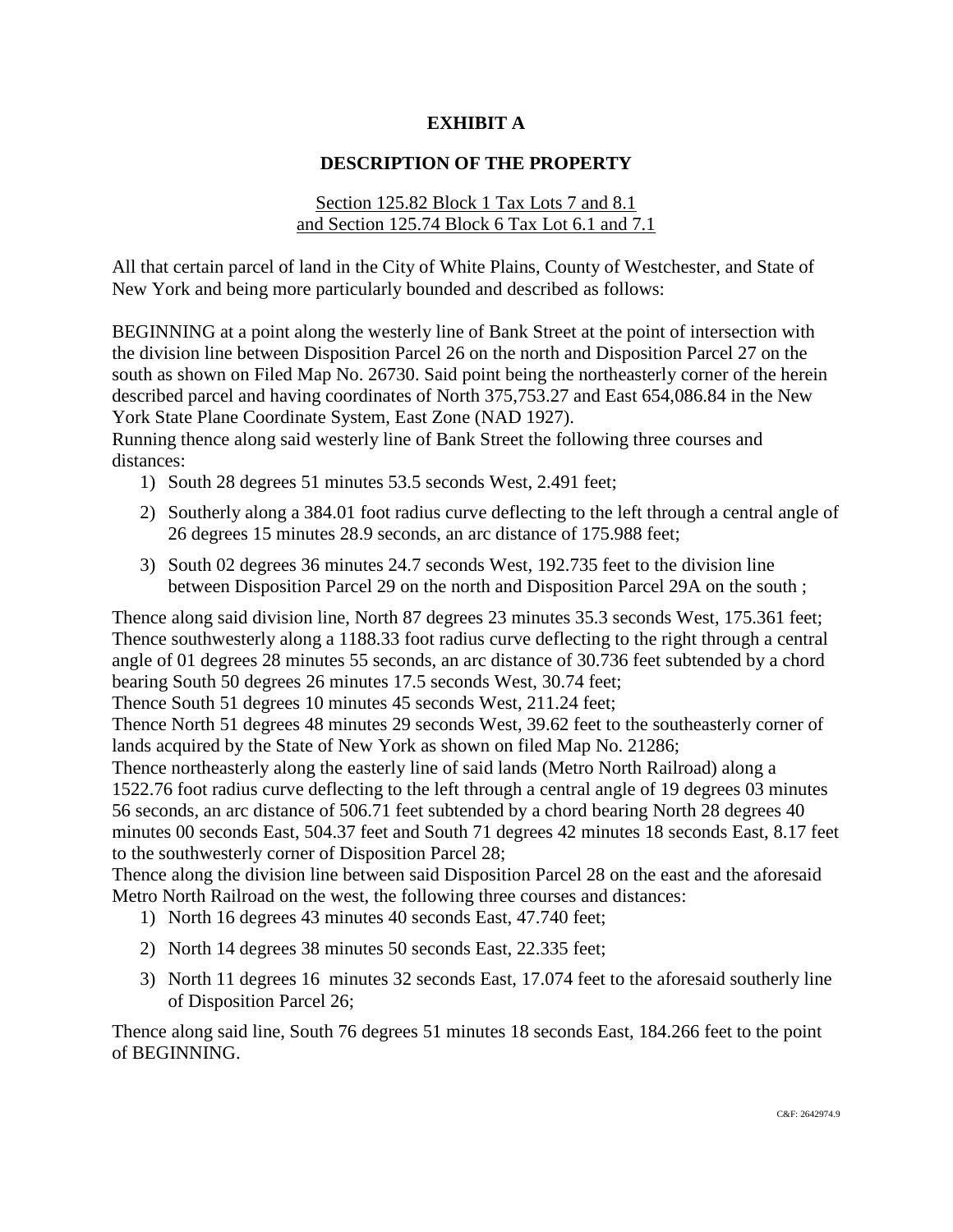### **EXHIBIT B**

### **DESCRIPTION OF THE NORTH TOWER PARCEL (Section 125.82, Block 1, Lot 7.11)**

All that certain parcel of land in the City of White Plains, County of Westchester, and State of New York and being more particularly bounded and described as follows:

BEGINNING at a point along the westerly line of Bank Street at the point of intersection with the division line between Disposition Parcel 26 on the north and Disposition Parcel 27 on the south as shown on Filed Map No. 26730. Said point being the northeasterly corner of the herein described parcel and having coordinates of North 375,753.27 and East 654,086.84 in the New York State Plane Coordinate System, East Zone (NAD 1927).

Running thence along said westerly line of Bank Street the following three courses and distances:

- 1. South 28 degrees 51 minutes 53.5 seconds West, 2.491 feet;
- 2. Southerly along a 384.01 foot radius curve deflecting to the left through a central angle of 26 degrees 15 minutes 28.9 seconds, an arc distance of 175.988 feet;
- 3. South 02 degrees 36 minutes 24.7 seconds West, 192.735 feet to the division line between Disposition Parcel 29 on the north and Disposition Parcel 29A on the south;

Thence along said division line, North 87 degrees 23 minutes 35.3 seconds West, 175.361 feet;

Thence southwesterly along a 1188.33 foot radius curve deflecting to the right through a central angle of 01 degrees 28 minutes 55 seconds, an arc distance of 30.736 feet subtended by a chord bearing South 50 degrees 26 minutes 17.5 seconds West, 30.74 feet;

Thence South 51 degrees 10 minutes 45 seconds West, 211.24 feet;

Thence North 51 degrees 48 minutes 29 seconds West, 39.62 feet to the southeasterly corner of lands acquired by the State of New York as shown on filed Map No. 21286;

Thence northeasterly along the easterly line of said lands (Metro North Railroad) along a 1522.76 foot radius curve deflecting to the left through a central angle of 19 degrees 03 minutes 56 seconds, an arc distance of 506.71 feet subtended by a chord bearing North 28 degrees 40 minutes 00 seconds East, 504.37 feet and South 71 degrees 42 minutes 18 seconds East, 8.17 feet to the southwesterly corner of Disposition Parcel 28;

Thence along the division line between said Disposition Parcel 28 on the east and the aforesaid Metro North Railroad on the west, the following three courses and distances:

- 1. North 16 degrees 43 minutes 40 seconds East, 47.740 feet;
- 2. North 14 degrees 38 minutes 50 seconds East, 22.335 feet;
- 3. North 11 degrees 16 minutes 32 seconds East, 17.074 feet to the aforesaid southerly line of Disposition Parcel 26;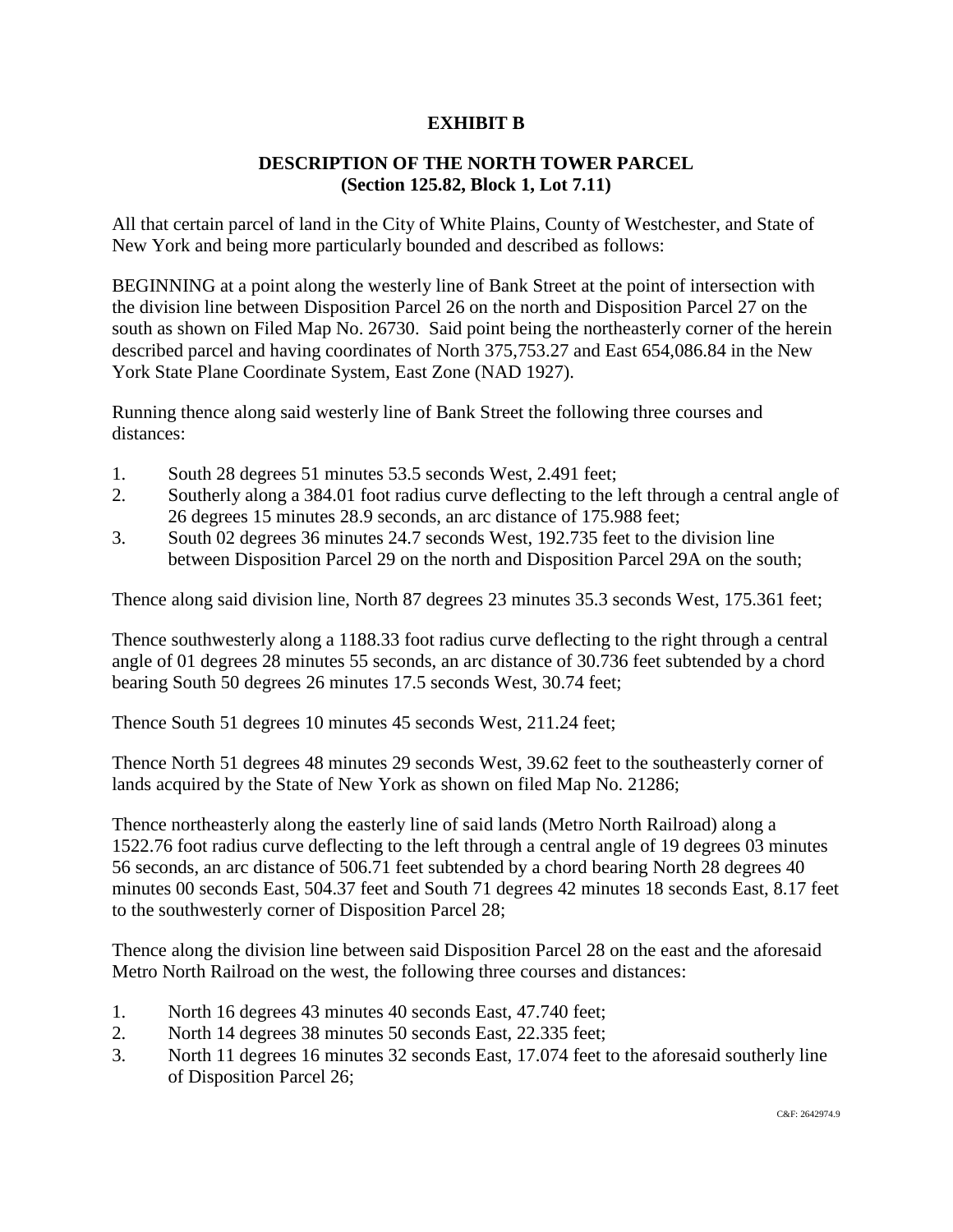Thence along said line, South 76 degrees 51 minutes 18 seconds East, 184.266 feet to the Point of BEGINNING.

Excepting from the above described parcel the following three parcels:

# **Exception Parcel 1 (Retail A Parcel)**

All that certain parcel of land in the City of White Plains, County of Westchester, and State of New York being the plane elevation 203.92 to the plane elevation 229.33 and being more particularly bounded and described as follows:

COMMENCING at a point along the westerly line of Bank Street at the point of intersection with the division line between Disposition Parcel 26 on the north and Disposition Parcel 27 on the south as shown on Filed Map No. 26730. Said point being the northeasterly corner of the herein described parcel and having coordinates of North 375,753.27 and East 654,086.84 in the New York State Plane Coordinate System, East Zone (NAD 1927).

Running thence along said westerly line of Bank Street the following three courses and distances:

- 4. South 28 degrees 51 minutes 53.5 seconds West, 2.491 feet;
- 5. Southerly along a 384.01 foot radius curve deflecting to the left through a central angle of 26 degrees 15 minutes 28.9 seconds, an arc distance of 175.988 feet;
- 6. South 02 degrees 36 minutes 24.7 seconds West, 103.655 feet to the Point of BEGINNING;

Thence continuing along said westerly line of Bank Street, South 02 degrees 36 minutes 24.7 seconds West, 45.58 feet;

Running thence through lands now or formerly of LCOR 55 Bank Street LLC as described in Deed Control No. 471920293 the following three courses and distances:

- 1. North 87 degrees 23 minutes 35.3 seconds West, 119.33 feet;
- 2. North 02 degrees 36 minutes 24.7 seconds East, 45.58 feet;
- 3. South 87 degrees 23 minutes 35.3 seconds East, 119.33 feet to the Point of BEGINNING.

The elevations above are referenced to National Geodetic Vertical Datum 1929 (NAVD29) in feet.

## **Exception Parcel 2 (South Tower Second Floor and Mezzanine Parcel)**

All that certain parcel of land in the City of White Plains, County of Westchester, and State of New York being the plane elevation 229.33 to the plane elevation 245.58 and being more particularly bounded and described as follows:

COMMENCING at a point along the westerly line of Bank Street at the point of intersection with the division line between Disposition Parcel 26 on the north and Disposition Parcel 27 on the south as shown on Filed Map No. 26730. Said point being the northeasterly corner of the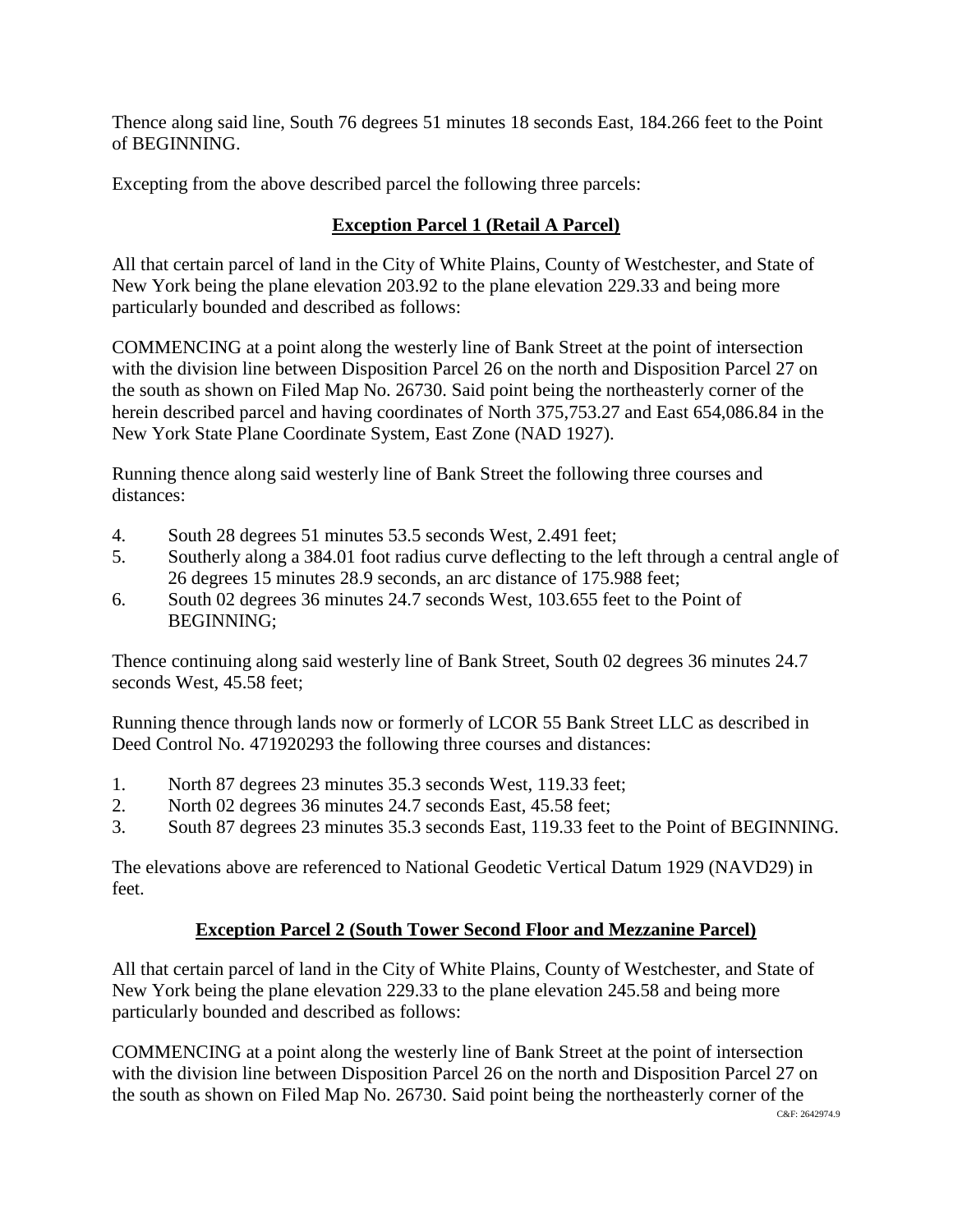herein described parcel and having coordinates of North 375,753.27 and East 654,086.84 in the New York State Plane Coordinate System, East Zone (NAD 1927).

Running thence along said westerly line of Bank Street the following three courses and distances:

- 4. South 28 degrees 51 minutes 53.5 seconds West, 2.491 feet;
- 5. Southerly along a 384.01 foot radius curve deflecting to the left through a central angle of 26 degrees 15 minutes 28.9 seconds, an arc distance of 175.988 feet;
- 6. South 02 degrees 36 minutes 24.7 seconds West, 103.655 feet to the Point of BEGINNING;

Thence continuing along said westerly line of Bank Street, South 02 degrees 36 minutes 24.7 seconds West, 47.99 feet;

Thence through lands now or formerly of LCOR 55 Bank Street LLC as described in Deed Control No. 471920293, North 87 degrees 23 minutes 35.3 seconds West, 20.00 feet and South 02 degrees 36 minutes 24.7 seconds West, 41.09 feet to the division line between Disposition Parcel 29 on the north and Disposition Parcel 29A on the south;

Thence along said division line, North 87 degrees 23 minutes 35.3 seconds West, 155.361 feet;

Thence southwesterly along a 1188.33 foot radius curve deflecting to the right through a central angle of 01 degrees 28 minutes 55 seconds, an arc distance of 30.736 feet subtended by a chord bearing South 50 degrees 26 minutes 17.5 seconds West, 30.74 feet;

Thence South 51 degrees 10 minutes 45 seconds West, 67.24 feet;

Thence again through lands now or formerly of LCOR 55 Bank Street LLC as described in Deed Control No. 471920293 the following three courses and distances:

- 7. North 38 degrees 49 minutes 15.0 seconds West, 60.12 feet;
- 8. South 51 degrees 05 minutes 06.2 seconds West, 29.44 feet;
- 9. North 38 degrees 54 minutes 53.8 seconds West, 12.52 feet to the easterly line of lands acquired by the State of New York as shown on filed Map No. 21286;

Thence northeasterly along said lands acquired by the State of New York (Metro North Railroad) along a 1522.76 foot radius curve deflecting to the left through a central angle of 04 degrees 50 minutes 18 seconds, an arc distance of 128.59 feet subtended by a chord bearing North 30 degrees 57 minutes 41 seconds East, 128.55 feet;

Thence again through lands now or formerly of LCOR 55 Bank Street LLC as described in Deed Control No. 471920293 the following five courses and distances:

- 10. South 60 degrees 55 minutes 41 seconds East, 19.42 feet to the easterly line of lands acquired by the State of New York as shown on filed Map No. 21286;
- 11. North 28 degrees 05 minutes 54 seconds East, 24.24 feet;
- 12. South 87 degrees 23 minutes 35.3 seconds East, 62.72 feet;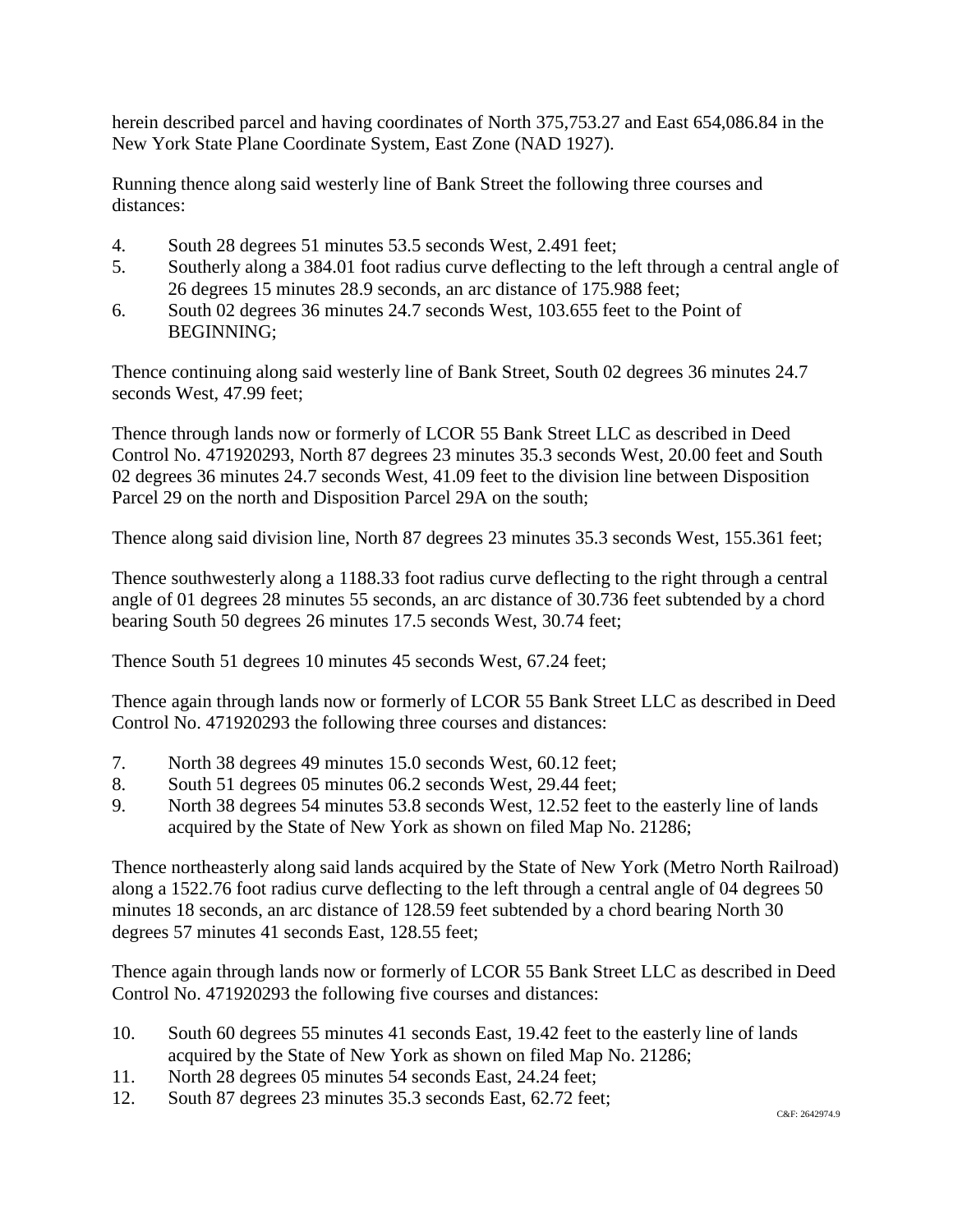- 13. South 02 degrees 36 minutes 24.7 seconds West, 7.09 feet;
- 14. South 87 degrees 23 minutes 35.3 seconds East, 167.08 feet to the Point of BEGINNING.

The elevations above are referenced to National Geodetic Vertical Datum 1929 (NAVD29) in feet.

#### **Exception Parcel 3 (South Tower Third to Sixteenth Floor Including the Roof Parcel)**

All that certain parcel of land in the City of White Plains, County of Westchester, and State of New York being the plane elevation 245.58 and greater and being more particularly bounded and described as follows:

COMMENCING at a point along the westerly line of Bank Street at the point of intersection with the division line between Disposition Parcel 26 on the north and Disposition Parcel 27 on the south as shown on Filed Map No. 26730. Said point being the northeasterly corner of the herein described parcel and having coordinates of North 375,753.27 and East 654,086.84 in the New York State Plane Coordinate System, East Zone (NAD 1927).

Running thence along said westerly line of Bank Street the following three courses and distances:

- 15. South 28 degrees 51 minutes 53.5 seconds West, 2.491 feet;
- 16. Southerly along a 384.01 foot radius curve deflecting to the left through a central angle of 26 degrees 15 minutes 28.9 seconds, an arc distance of 175.988 feet;
- 17. South 02 degrees 36 minutes 24.7 seconds West, 103.655 feet to the Point of BEGINNING;

Thence continuing along said westerly line of Bank Street, South 02 degrees 36 minutes 24.7 seconds West, 45.58 feet;

Thence through lands now or formerly of LCOR 55 Bank Street LLC as described in Deed Control No. 471920293 the following nine courses and distances:

- 18. North 87 degrees 23 minutes 35.3 seconds West, 20.00 feet;
- 19. South 02 degrees 36 minutes 24.7 seconds West, 18.42 feet;
- 20. North 87 degrees 23 minutes 35.3 seconds West, 164.88 feet;
- 21. South 51 degrees 05 minutes 06.2 seconds West, 66.82 feet;
- 22. North 38 degrees 54 minutes 53.8 seconds West, 52.16 feet;
- 23. North 51 degrees 05 minutes 06.2 seconds East, 30.58 feet;
- 24. North 38 degrees 54 minutes 53.8 seconds West, 11.83 feet;
- 25. North 51 degrees 05 minutes 06.2 seconds East, 60.50 feet;
- 26. South 87 degrees 23 minutes 35.3 seconds East, 209.13 feet to the Point of BEGINNING.

The elevations above are referenced to National Geodetic Vertical Datum 1929 (NAVD29) in feet.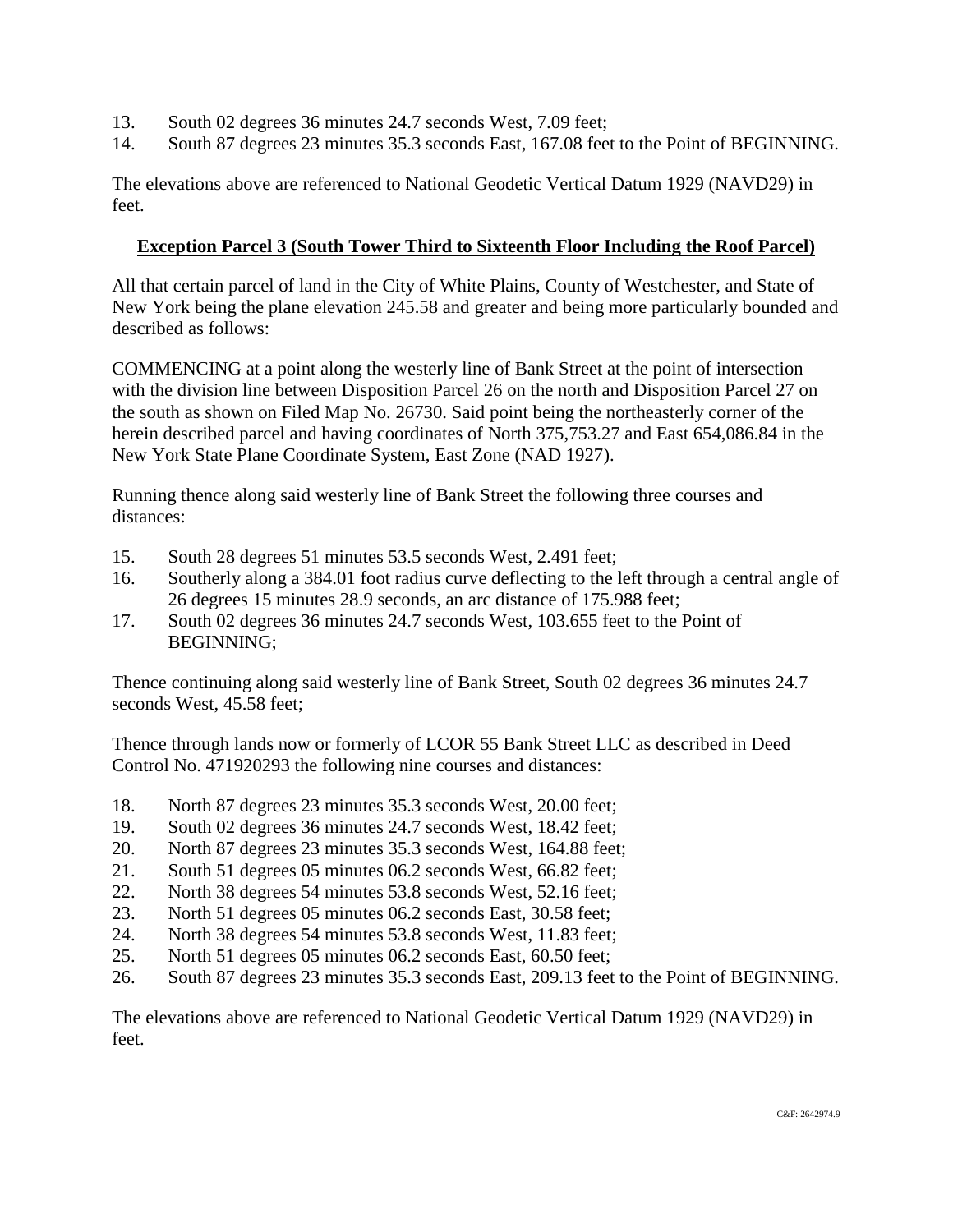### **EXHIBIT C**

## **DESCRIPTION OF THE SOUTH TOWER PARCEL (Section 125.82, Block 1, Lot 7.12)**

#### **Parcel 1 (Retail A Parcel)**

All that certain parcel of land in the City of White Plains, County of Westchester, and State of New York being the plane elevation 203.92 to the plane elevation 229.33 and being more particularly bounded and described as follows:

COMMENCING at a point along the westerly line of Bank Street at the point of intersection with the division line between Disposition Parcel 26 on the north and Disposition Parcel 27 on the south as shown on Filed Map No. 26730. Said point being the northeasterly corner of the herein described parcel and having coordinates of North 375,753.27 and East 654,086.84 in the New York State Plane Coordinate System, East Zone (NAD 1927).

Running thence along said westerly line of Bank Street the following three courses and distances:

- 27. South 28 degrees 51 minutes 53.5 seconds West, 2.491 feet;
- 28. Southerly along a 384.01 foot radius curve deflecting to the left through a central angle of 26 degrees 15 minutes 28.9 seconds, an arc distance of 175.988 feet;
- 29. South 02 degrees 36 minutes 24.7 seconds West, 103.655 feet to the Point of BEGINNING;

Thence continuing along said westerly line of Bank Street, South 02 degrees 36 minutes 24.7 seconds West, 45.58 feet;

Running thence through lands now or formerly of LCOR 55 Bank Street LLC as described in Deed Control No. 471920293 the following three courses and distances:

- 30. North 87 degrees 23 minutes 35.3 seconds West, 119.33 feet;
- 31. North 02 degrees 36 minutes 24.7 seconds East, 45.58 feet;
- 32. South 87 degrees 23 minutes 35.3 seconds East, 119.33 feet to the Point of BEGINNING.

The elevations above are referenced to National Geodetic Vertical Datum 1929 (NAVD29) in feet.

#### **Parcel 2 (South Tower Second Floor and Mezzanine Parcel)**

All that certain parcel of land in the City of White Plains, County of Westchester, and State of New York being the plane elevation 229.33 to the plane elevation 245.58 and being more particularly bounded and described as follows:

COMMENCING at a point along the westerly line of Bank Street at the point of intersection with the division line between Disposition Parcel 26 on the north and Disposition Parcel 27 on the south as shown on Filed Map No. 26730. Said point being the northeasterly corner of the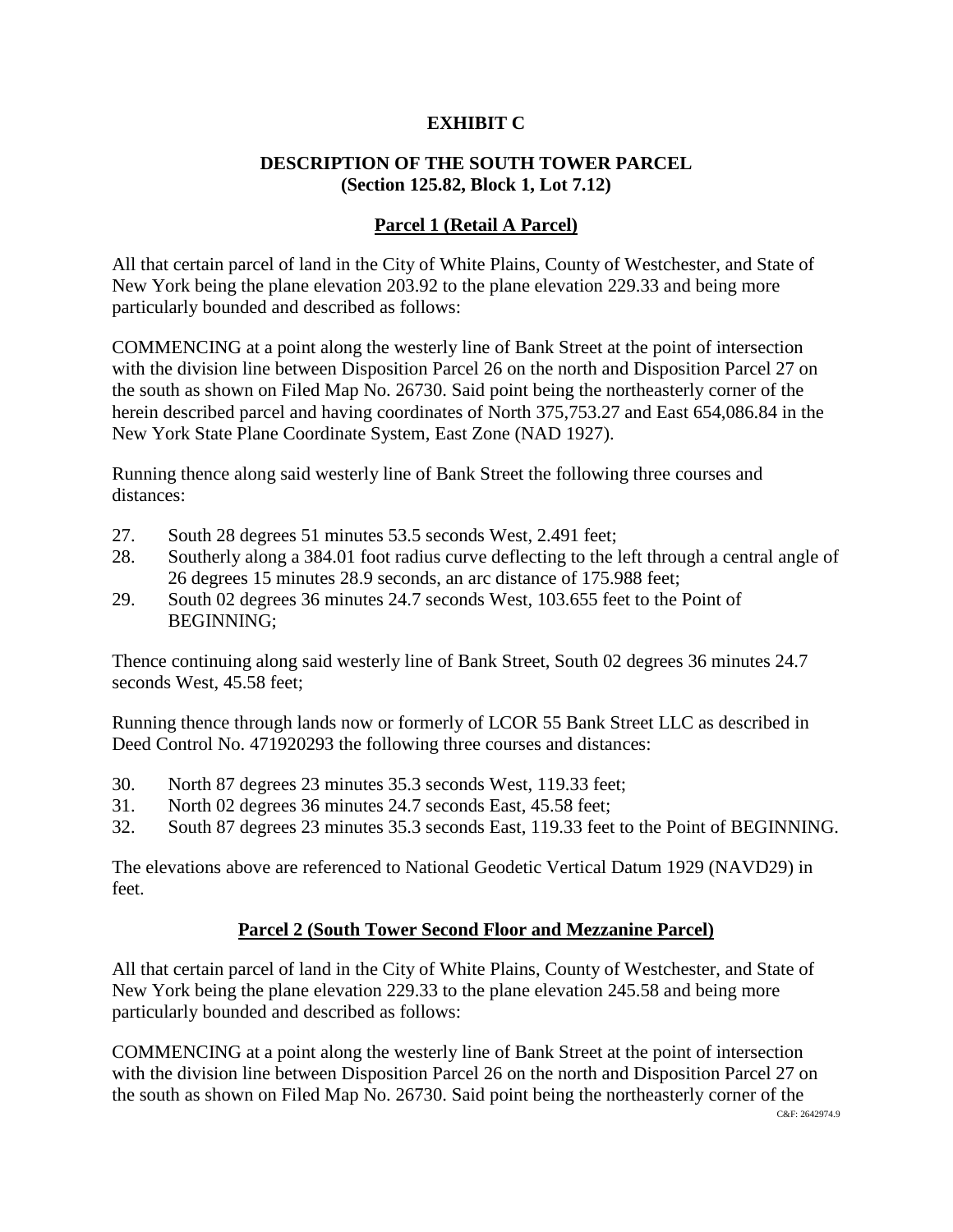herein described parcel and having coordinates of North 375,753.27 and East 654,086.84 in the New York State Plane Coordinate System, East Zone (NAD 1927).

Running thence along said westerly line of Bank Street the following three courses and distances:

- 33. South 28 degrees 51 minutes 53.5 seconds West, 2.491 feet;
- 34. Southerly along a 384.01 foot radius curve deflecting to the left through a central angle of 26 degrees 15 minutes 28.9 seconds, an arc distance of 175.988 feet;
- 35. South 02 degrees 36 minutes 24.7 seconds West, 103.655 feet to the Point of BEGINNING;

Thence continuing along said westerly line of Bank Street, South 02 degrees 36 minutes 24.7 seconds West, 47.99 feet;

Thence through lands now or formerly of LCOR 55 Bank Street LLC as described in Deed Control No. 471920293, North 87 degrees 23 minutes 35.3 seconds West, 20.00 feet and South 02 degrees 36 minutes 24.7 seconds West, 41.09 feet to the division line between Disposition Parcel 29 on the north and Disposition Parcel 29A on the south;

Thence along said division line, North 87 degrees 23 minutes 35.3 seconds West, 155.361 feet;

Thence southwesterly along a 1188.33 foot radius curve deflecting to the right through a central angle of 01 degrees 28 minutes 55 seconds, an arc distance of 30.736 feet subtended by a chord bearing South 50 degrees 26 minutes 17.5 seconds West, 30.74 feet;

Thence South 51 degrees 10 minutes 45 seconds West, 67.24 feet;

Thence again through lands now or formerly of LCOR 55 Bank Street LLC as described in Deed Control No. 471920293 the following three courses and distances:

- 36. North 38 degrees 49 minutes 15.0 seconds West, 60.12 feet;
- 37. South 51 degrees 05 minutes 06.2 seconds West, 29.44 feet;
- 38. North 38 degrees 54 minutes 53.8 seconds West, 12.52 feet to the easterly line of lands acquired by the State of New York as shown on filed Map No. 21286;

Thence northeasterly along said lands acquired by the State of New York (Metro North Railroad) along a 1522.76 foot radius curve deflecting to the left through a central angle of 04 degrees 50 minutes 18 seconds, an arc distance of 128.59 feet subtended by a chord bearing North 30 degrees 57 minutes 41 seconds East, 128.55 feet;

Thence again through lands now or formerly of LCOR 55 Bank Street LLC as described in Deed Control No. 471920293 the following five courses and distances:

- 39. South 60 degrees 55 minutes 41 seconds East, 19.42 feet to the easterly line of lands acquired by the State of New York as shown on filed Map No. 21286;
- 40. North 28 degrees 05 minutes 54 seconds East, 24.24 feet;
- 41. South 87 degrees 23 minutes 35.3 seconds East, 62.72 feet;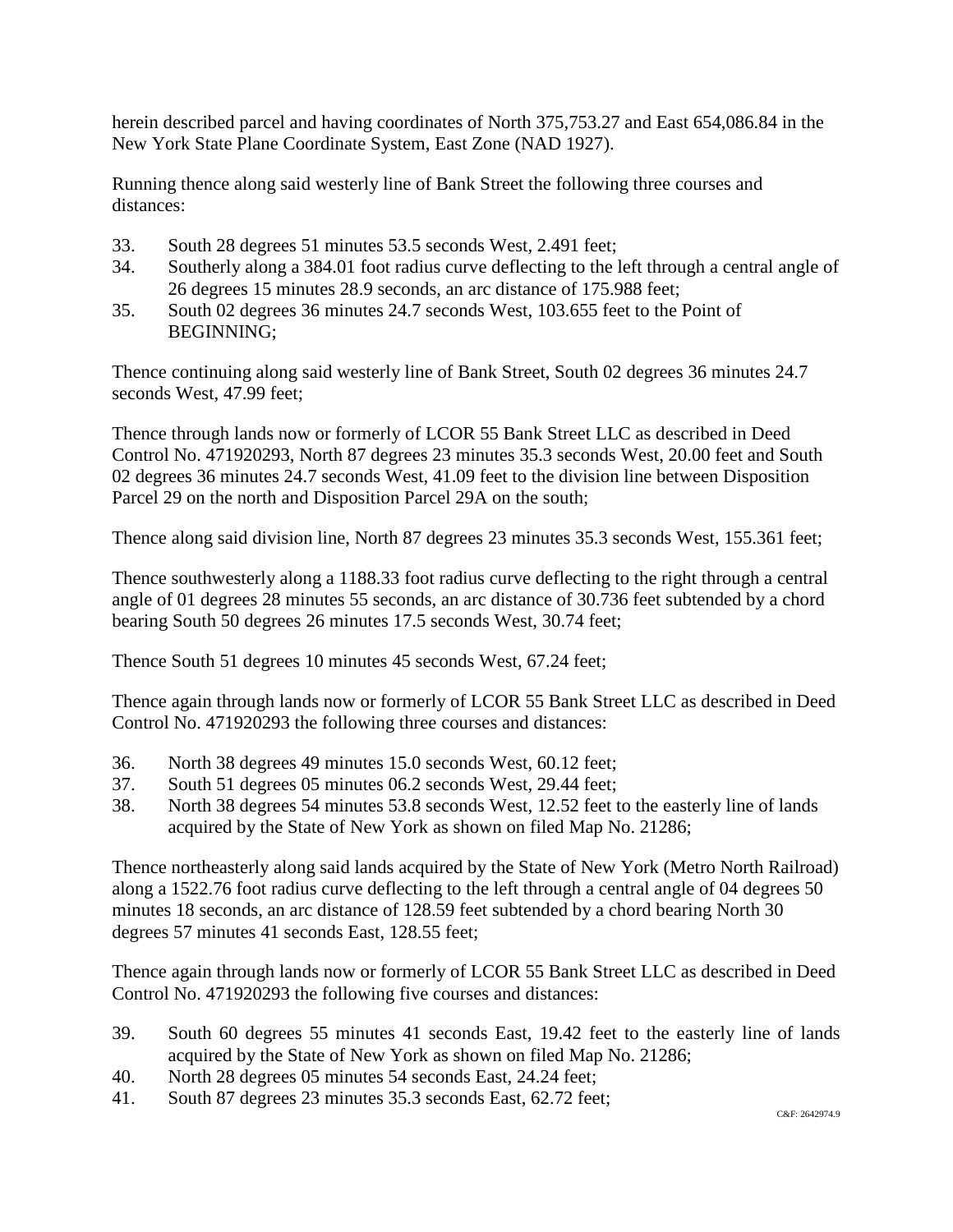- 42. South 02 degrees 36 minutes 24.7 seconds West, 7.09 feet;
- 43. South 87 degrees 23 minutes 35.3 seconds East, 167.08 feet to the Point of BEGINNING.

The elevations above are referenced to National Geodetic Vertical Datum 1929 (NAVD29) in feet.

### **Parcel 3 (South Tower Third to Sixteenth Floor Including the Roof Parcel)**

All that certain parcel of land in the City of White Plains, County of Westchester, and State of New York being the plane elevation 245.58 and greater and being more particularly bounded and described as follows:

COMMENCING at a point along the westerly line of Bank Street at the point of intersection with the division line between Disposition Parcel 26 on the north and Disposition Parcel 27 on the south as shown on Filed Map No. 26730. Said point being the northeasterly corner of the herein described parcel and having coordinates of North 375,753.27 and East 654,086.84 in the New York State Plane Coordinate System, East Zone (NAD 1927).

Running thence along said westerly line of Bank Street the following three courses and distances:

- 44. South 28 degrees 51 minutes 53.5 seconds West, 2.491 feet;
- 45. Southerly along a 384.01 foot radius curve deflecting to the left through a central angle of 26 degrees 15 minutes 28.9 seconds, an arc distance of 175.988 feet;
- 46. South 02 degrees 36 minutes 24.7 seconds West, 103.655 feet to the Point of BEGINNING;

Thence continuing along said westerly line of Bank Street, South 02 degrees 36 minutes 24.7 seconds West, 45.58 feet;

Thence through lands now or formerly of LCOR 55 Bank Street LLC as described in Deed Control No. 471920293 the following nine courses and distances:

- 47. North 87 degrees 23 minutes 35.3 seconds West, 20.00 feet;
- 48. South 02 degrees 36 minutes 24.7 seconds West, 18.42 feet;
- 49. North 87 degrees 23 minutes 35.3 seconds West, 164.88 feet;
- 50. South 51 degrees 05 minutes 06.2 seconds West, 66.82 feet;
- 51. North 38 degrees 54 minutes 53.8 seconds West, 52.16 feet;
- 52. North 51 degrees 05 minutes 06.2 seconds East, 30.58 feet;
- 53. North 38 degrees 54 minutes 53.8 seconds West, 11.83 feet;
- 54. North 51 degrees 05 minutes 06.2 seconds East, 60.50 feet;
- 55. South 87 degrees 23 minutes 35.3 seconds East, 209.13 feet to the Point of BEGINNING.

The elevations above are referenced to National Geodetic Vertical Datum 1929 (NAVD29) in feet.